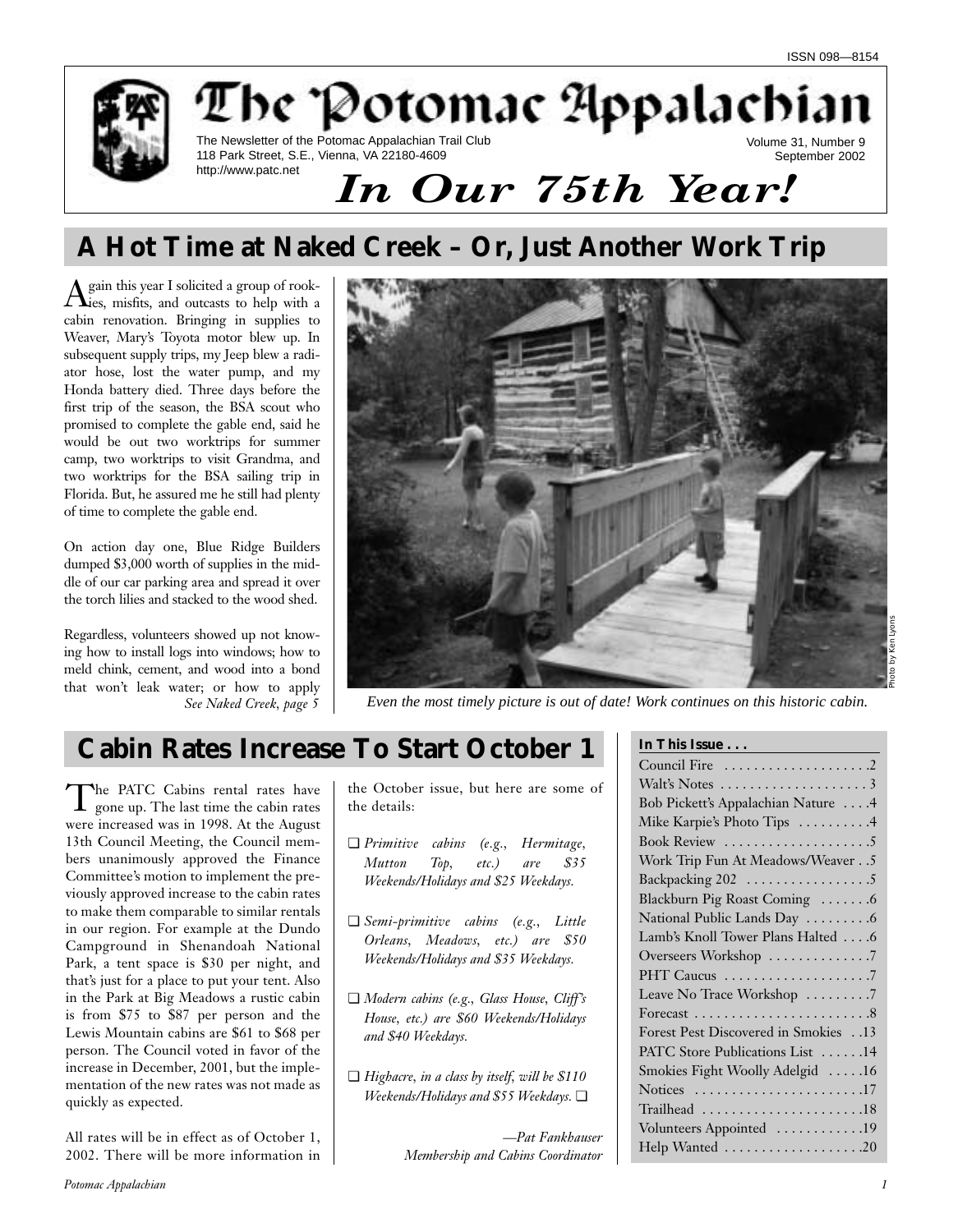## **Council Members, Chairs and** *PA* **Staff**

#### **Officers**

**President:** Walt Smith, 703/242-0693 Ext. 40, wsmith@visuallink.com **VP Operations:** Vacant **VP Volunteerism:** Mickey McDermott **Supervisor of Trails:** Kerry Snow **Supervisor of Corridor Management:** Tom Lupp **General Secretary (Facilities):** Jon Rindt **General Counsel:** Charles Sloan **Membership Secretary:** Liles Creighton **Treasurer:** Gerhard Salinger **Recording Secretary:** George Meek

#### **Sections/Chapters**

**Mountaineering Section:** Mack Muir **SMRG: Peter Pennington Ski Touring Section:** Steve Brickel **North Chapter:** Pete Brown **N. Shenandoah Valley Chapter:** Gerry Boyd **S. Shenandoah Valley Chapter:** John Held **Charlottesville Chapter:** John Shannon **West Virginia Chapter:** Judy Smoot

## **Standing Committee Chairs**

**(Council Members) Blackburn Trail Center:** Chris Brunton **Budget:** David White **Cabins Operations:** Mel Merritt **Cabin Construction:** Charlie Graf **Conservation:** Mary Margaret Sloan **Grants & Donations:** Susan Nelson **Endowment:** Don Price **Finance:** Gerhard Salinger **Hikes:** Karen Brown & Tom Johnson **Internet Services:** Stephen Raia **Land Management:** Tom Johnson **Legal:** Charles Sloan **Maps:** Dave Pierce **Maryland Appalachian Trail Management Committee:** Charlie Graf *Potomac Appalachian:* Linda Shannon-Beaver **Public Affairs:** Larry Rockwell **Publications:** Aaron Watkins **Sales:** Paul Dery

**Shelters:** Frank Turk **Trail Lands Acquisition:** Phil Paschall **Trail Patrol:** Kumait Jawdat **Tuscarora Trail Land Management:** Lloyd MacAskill

**Special Committees/Ongoing Activities Archives & Library:** Carol Niedzialek **Cabin Reservations:** Darlene Wall **Communications Team:** Mike Sutherland **Deputy Finance Committee Chair: J**ohn Ferguson **Deputy Supervisor of Trails:** Hop Long **Headquarters Facility:** Orron Kee **Information/Sales Desks:** Marguerite Schneeberger **Medical:** Vacant **Shelters, Cabins, & Cabins Land Fund:** Jon Rindt **SNP Boundary Trailheads Study Group:** Mark Holland **Tuscarora Trail Shenandoah Valley Project:** Phoebe Kilby & Larry Bradford

#### *Potomac Appalachian*

**Chief Editor:** Linda Shannon-Beaver PA@patc.net **Features Editor:** Joanne Erickson **Forecast Editor:** Joan Hollen PA-Forecast@patc.net

# **Council Fire**

 ${\rm A}$ t its July 9 meeting at Headquarters, the  ${\rm C}$ DATC $\,$  Council  $\,$  approved  $\,$  the  $\,$ Club's 2003 Action Plan with some editorial corrections to the sections on Membership, Information Education, Activities, and Finances. The plan was presented in the context of the 2027 Vision Statement ("The PATC Looks Ahead"), the constitutional objectives, and the five-year goals, and it will serve as a basis for planning the 2003 budget. It was noted that PATC might not have enough resources to execute all the actions being requested for FY 2003.

## **Finance**

The Council received the monthly budget report for June, which showed that year-todate revenue exceeded expenditures by more than \$102,000, thanks in part to two gifts totaling \$45,000, which had not yet been allocated. Some adjustments have to be made in the data for the General Operating Fund and the Endowment Fund.

The Council allocated \$2,100 from the general operating budget to the Shelters Operations budget to continue needed maintenance and repair on several shelters. The Council also allocated \$4,500 from the unrestricted line item to the Gypsy Spring Project line in the Shelters/Cabins/Cabin Land Fund, bringing the total project cost for repair of the cabin in preparation for entry into the rental system to \$11,125. North Chapter work crews already use the cabin.

The Executive Committee confirmed the appointment of David White as Chair of the Budget Committee, and John Ferguson as Deputy Chair of the Finance Committee (a nonvoting member of Council).

## **Trails and Lands**

The Massanutten Trail was dedicated on June 22, all summer trail crews have been filled, and PATC and ATC will sponsor trail crews in the fall in Maryland, Pennsylvania, and the SNP. The completion of the Massanutten Trail is the culmination of 13 years of work by the Massarock Crew, and it may receive official designation as a National Recreation Trail.

The Maryland AT Memorandum of Understanding approved by the Council in February has been signed with appropriate ceremony, including demonstration of a Civil War cannon.

A concern was voiced by PATC and other groups over a proposal by the Maryland Department of Natural Resources to erect a 195-foot tower on Lamb's Knoll. A reconnaissance scheduled for Aug. 15 was cancelled (see article on page 6). Also in Maryland, the new mayor of Hagerstown appears willing to negotiate relocation of the AT on an easement through the Hagerstown watershed.

## **Facilities**

At Headquarters, installation of the new fire alarm system was under way. Tulip Tree and

*See Council Fire, page 3*

#### **HEADQUARTERS HOW TO CONTACT US FOR CABIN RESERVATIONS, MEMBERSHIP INFORMATION, AND SALES**

**Address:** 118 Park Street, S.E., Vienna, VA 22180 **Hours:** Monday through Thursday, 7 p.m. to 9 p.m. and Thursday and Friday 12 noon to 2 p.m.<br>**24-hr.** 703/242-0315 **Phone #:** 703/242-0315 **24-hr. Activities Tape #:** 703/242-0965 **To receive an information packet:** Extension 10 **To leave a message for the Club President Walt Smith:** Extension 40<br>**Club e-mail:** info@patc.net **Facsimile #:** 703/242-0968 **Club e-mail: info@patc.net World Wide Web URL:** http://www.patc.net

### **STAFF**

## **DURING REGULAR BUSINESS HOURS**

**Director of Administration:** Wilson Riley (Ext. 11) e-mail: Wriley@patc.net **Trails Management Coordinator:** Heidi Forrest (Ext. 12) e-mail: hforrest@patc.net **Business Manager:** Monica Clark (Ext. 15) e-mail: mclark@patc.net **Membership/Cabin Coordinator:** Pat Fankhauser (Ext. 17) e-mail: pfankhauser@patc.net **Sales Coordinator:** Maureen Estes (Ext. 19) e-mail: mestes@patc.net

**Bus/Metro Directions to Headquarters:** When taking Metro Orange line, get off at Dunn Loring station (not Vienna, the last stop). Outside the station, find the stop for Metrobus 2C westbound in the direction of Tyson's Corner. When the bus starts down Maple Avenue in Vienna, exit at the library just past Center St. Walk half a block in the same direction the bus travels, and turn right at Park St. PATC will be on the left only a few yards down from the corner. The fare is \$1.10, but you can ride for \$.25 if you remember to get a transfer ticket at your originating station.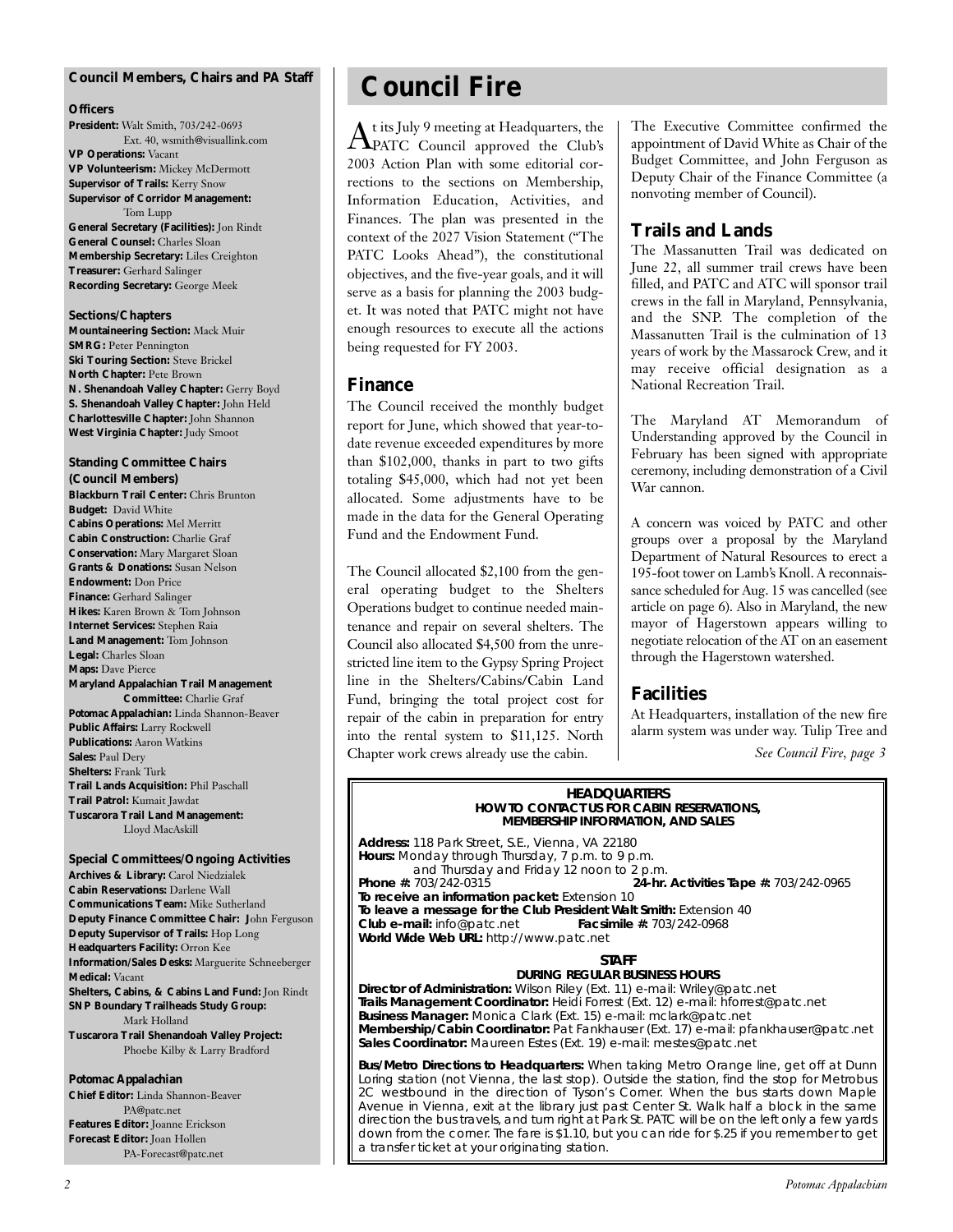# **Walt's Notes**

## **Celebrating & Looking Ahead**

 $\mathbf{W}^\text{e}$ should celebrate the 75-year histo-<br>ry of the Potomac Appalachian Trail Club. We should also be grateful for the work and dedication of the early volunteers. As a Club we have accomplished much since 1927. It is appropriate to review past events because they may stimulate us to support present endeavors as well as anticipate the future.

The Council has been looking beyond our current celebration. It has approved a vision for the year 2027, our 100th anniversary. This vision may seem premature to some. After all, we haven't even finished our 75th-year festivities and here we are mentioning the 100th! However, we have been asking the question "Where are we going?" for a few years now and so the Council has approved a general route. More specifically, how do we continue to be stewards of hiking trails and trail lands in a geographic area that is experiencing a rapidly expanding population?

## **Future Trails**

It is the judgment of the Council that during the next 25 years "the primary focus of PATC will continue to be to secure and maintain protected, natural-surface foot trails for use by both members and nonmembers. Additional trails will need to be developed to keep pace with an anticipated growing population that will want an outdoor experience."

It is anticipated that by our 100th, volunteers will be maintaining an additional 500 miles of hiking trails in the area, in order to keep up with population growth, bringing the total miles of trails to about 1,500. Some of the trails will be accessible to persons with varying degrees of disabilities.

Where will they be located? It is not anticipated that the Club will expand much beyond our current operational area in the four states of Pennsylvania, Maryland, West Virginia, and Virginia. We do foresee that some of the new trails will be located in urban parks as well as in national and state forests and parks. We also think that there will be more trails that will connect the main mountain trails, the AT and Tuscarora, with populated areas.

Some trails will connect PATC-owned or –administered tracts, expected to expand from 5,000 to 7,000 acres by 2027, while others will open up existing wilderness areas from newly established trailheads.

## **Need for More Maintainers**

Who will maintain the additional trails? We expect that the Club's membership will grow from the current 7,000 to the 10 to 15,000 range. The Club will continue to manage trails "using an organizational structure that facilitates volunteer effort. ... Increasingly sophisticated management and training for volunteers and staff will be required in order to address ecological and other goals and requirements. The Club will also need to meet its goals of increasing natural-surface trails by expanding its efforts of giving technical advice and assistance to other trail organizations, both public and private, in the area."

What's next? In July the Council adopted a list of five-year goals and an action plan for 2003 in order to support this vision. These goals and action plan will become more visible as the 2003 budget process takes place. I plan to write more about this subject and other aspects of the 2027 vision in future notes.

In conclusion, "over the years the land around our trails has continuously changed. What appears 'natural' to us today may have been quite unnatural to people just 50 years ago. Fires, insect infestations, storms, and population shifts have changed the views, the kinds of trees in the forests and even the path of the trails. But one thing has remained constant: the desire to maintain these stretches of green space that give us all – hikers and nonhikers alike – a sense of breathing room. With our enthusiastic volunteers, the Club remains dedicated to increasing and maintaining trails so that the woods will remain for the pleasure of future generations."

See you on the trail,

## *Council Fire, from page 2*

Eaton Hollow cabin projects are making good progress, while work on Johns' Rest Cabin is moving more slowly. An old barn has been located which will supply beams for use in the Devil's Racecourse Shelter, and the roof of Gravel Springs Shelter has recently been painted.

## **Membership**

The July membership report showed a total of 6,793 (up from 6,774 the previous month). Since the last report, 126 new members were entered into the database. Follow-up letters to dropped members have resulted in 49 reinstatements.

The Club's annual meeting will be held on Tuesday, Nov. 12, at the Atrium in Meadlowlark Gardens in Vienna, a property that is being made available to PATC without cost in recognition of its trail work. Annual reports of officers are due Oct. 15, and nominations for awards should be sent to Membership Chair Liles Creighton.

## **Other reports**

Trail Patrol held training for hike leaders in Prince William Forest Park.

The North Chapter has submitted a request to the District Forester to permit erection of a shelter on the Tuscarora Trail in Buchanan Forest. Plans are also under way to relocate the Tuscarora Trail north of Route 30 off the road.

The Council viewed freshly printed versions of Map G, with 275 changes, and Map 12, with 175 changes.

The Shenandoah Mountain Rescue Group helped rescue a hiker with an injured foot on the AT near Linden, Va.

The Mountaineering Section reported a recent incident which revealed that Pennsylvania regulations require that rock climbing groups engaged in formal instruction obtain a permit, while other groups are exempt from the requirement. The permit does not guarantee availability of a specific rock face to climb.

The American Hiking Society and PATC sponsored three hikes on June 22 for congressional staffers and officials of the Interior Department, Park Service, and Forest Service.

The July Council meeting was attended by six Club officers, seven committee chairs, one chapter representative, two section representatives, one staff member, and two other Club members. ❏

*-George Meek, Recording Secretary*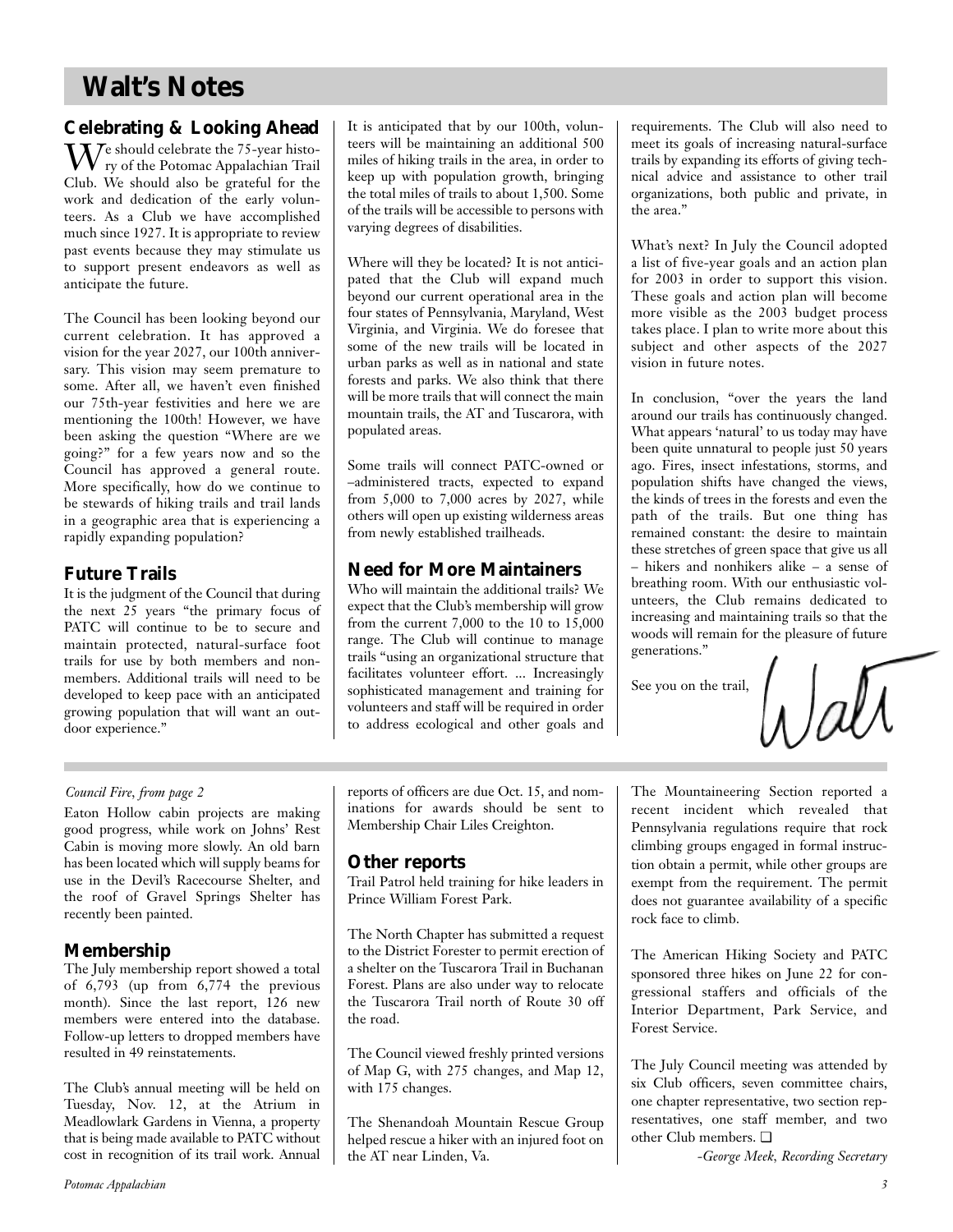# **Bob Pickett's Appalachian Nature: Let's Talk About Mushrooms!**

September is a good month for mush-<br>
Srooms. While the diversity of mushroom species may be highest in the summer, fall is a wonderful time for finding some of the more delectable species. The knowledgeable mushroom hunter can now find hen-of-thewoods, boletes, chanterelles, oyster shell, and honey caps, among others.

There are about 3,300 species of mushrooms throughout the world, and about 3,000 found in North America. Mushrooms are not plants or animals. Historically part of the Plant Kingdom, they now, along with the other fungi, make up the Kingdom of Fungi. Fungi lean toward an animal lifestyle in that they consume other organisms for nutrition (through the release of enzymes that break down material into simpler, usable compounds). Yet, like spore-bearing plants (ferns and club mosses, for example), certain fungi cast their fate to the wind, sending forth spores to drift where they will, something that allergy sufferers feel all too keenly. Yet, fungi lack roots, leaves, stems, flowers, seeds, and chlorophyll.

Mushrooms are the fruiting body of the fungi, produced seasonally over a few weeks or throughout the growing season, depending on the species. Outside this reproductive stage, the fungi exist underground as a compact mass of single-celled strands called hyphae (collectively known as mycelium).

Mushrooms are functionally separated into two groups: saprophytes (decomposers) and mycorrhizas. While we're familiar with the forest plant and animal decomposers, the mycorrhizal mushrooms are much more interesting. The hyphae of these mushrooms grow underground into plant roots and perform the beneficial function of extending the reach of the roots, enabling more nutrients to be absorbed by the host plant. In return, the plant gives some of its produced sugars to the mycorrhizal fungus. With few exceptions, mycorrhizas have been observed in all plant species of economic importance to humankind, including hemlocks, oaks, pines, and poplars. In fact, it is believed some seeds, such as orchids, cannot develop without the nutritional support of these mycorrhizal fungi. Some of our favorite edible mushrooms are strictly mycorrhizas, including chanterelles, russulas, boletes, and, the most famous of all, truffles. Conversely, the deadly amanitas are also obligatory mycorrhizas.

Speaking about the common deadly amanitas, species of this genus are responsible for 90 to 95 percent of all mushroomrelated deaths. But, when it comes to eating the wrong mushroom, deadly encoun-

ters are rare. Out of 85,556 documented questionable mushroom ingestions reported to the American Association of Poison Control Centers in a recent 11-year period, only 14 resulted in fatalities. This doesn't seem so odd when you realize that only 5 percent of all mushrooms in North America are poisonous.

Edible mushrooms are not the only event associated with fall mushrooming. My best "mycological" experience was a September evening in Scott's Run Nature Preserve, just outside the beltway in Virginia. After a day hike with the Kensington-based Mycological Association of Washington (MAW), I returned after dark to observe the bioluminescent jack-o-lantern, found earlier in the day. Not only did I find the dimly glowing green light of the jack-o-lantern, but I also found a green glow from mycelium in decaying wood along the trail. While you can't read a newspaper by the faint glow of either, it was fun to hold the two and compare the relative glow. In my case, the green glow was about the same. Other fungi that are known to produce this foxfire in both the gills of the mushroom, and the vegetative mycelium include the prized edible oyster mushrooms of the Genus Pleurotus, and the golden trumpets. ❏

*—Robert W. Pickett*

# **Mike Karpie's Photo Tips: Available Light Photography - Part III**

 $\mathbf{W}$ hen shooting with available light the quality of your photo can be greatly influenced by the direction of light. Strong sidelighting will enhance texture and form but presents exposure challenges due to contrasting lighting. For the best overall exposure in a sidelit scene, it is best to measure both the highlight areas and the shadow areas and average your settings. This rule can be broken if you wish to exaggerate the highlight or deepen the shadows.

Frontlighting is the easiest type when it comes to exposure settings but often yields a "flat," shadowless image and sometimes causes squinty eyes.

Perhaps the most dramatic type of available light, and yet the most challenging, is backlighting. Strong backlighting can really set your subject off from the background and create some extraordinary effects. Great care is required because the intense background light can have a strong effect on your meter reading and cause your subject to come out as a silhouette. In some cases this may be desirable or even preferred, but if you are not looking for a silhouette effect move in close and take a meter reading off of your subject's face before shooting.

Next month: Available Light Photography – Part IV

Is there a topic you would like to see covered in this column? Email me at bkpkr@erols.com. I will try to respond to as many requests as possible. ❏

*—Michael Karpie*

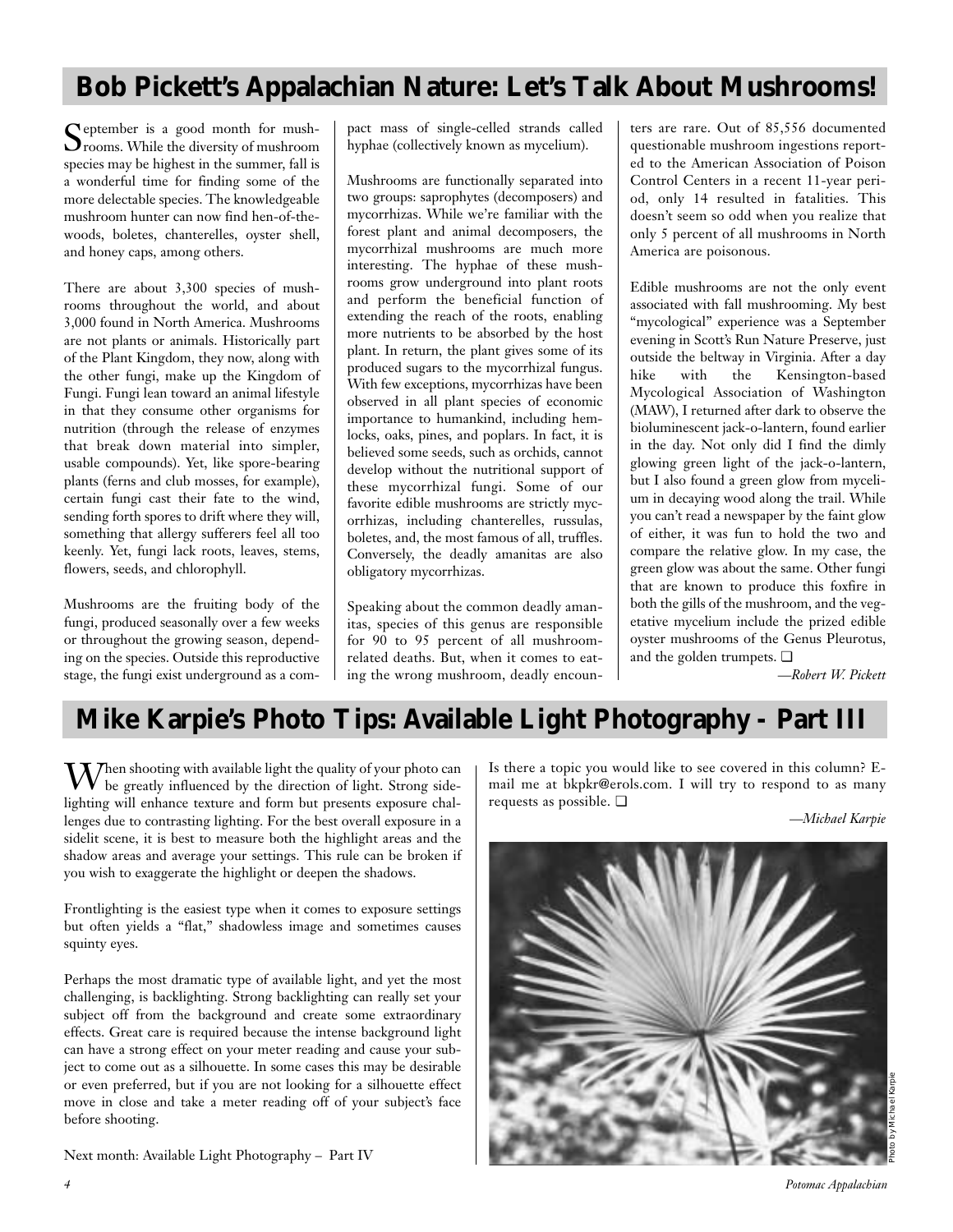# **Book Review**

"Long Distance Hiking on the Appalachian Trail for the Older Adventurer," David Ryan, Tesuque, NM: New Mountain Books, 2002. Soft cover, 76 p., 17 photographs, map of whole AT, \$10.00.

The author makes the point that his book is not for "Olympian athletes," but is for ordinary folk who are considering a longdistance hike. Ryan completed his hike at age 51. The book is a resource for information for the prospective thru-hiker, as the author provides various lists of items the hiker will need. He discusses the psychological reasons for doing a long-distance hike and compares the logistics and weather of the three long-distance hikes in the U.S. It is surprising that among his five recommended readings, he does not include Colin Fletcher's or Ed Garvey's books for background information. Earl Shafer's book is mentioned in passing as the first person to hike the AT. Ryan makes some interesting points. For example: After hiking the first 200 miles, the hike switches from physical to mental challenge. He discusses the physical changes as the hiker progresses, so it's nice to know what bodily changes to expect. He suggests the mileage per day at various levels and projects the length of time to complete the whole hike. As with other books on hiking, he covers advantages and disadvantages of all kinds of equipment used on the hike. Another good point he makes is about bounce boxes. He provides his daily diet, which he enjoyed, and the effects of it, as well as food in general, and he also talks about the trail culture. This is a handy little book for anyone contemplating a thru-hike. ❏ *—Carol Niedzialek*

SealKrete, and not a single person there had ever built a bridge. They arrived in rusty pickups, church vans, Mercedes', Miatas – and then I saw the Snap-On Tool Truck roll in. Perfect.

And, we did exactly what volunteers do. Killed snakes, fell off ladders, lost the engineering bridge drawings the first week, stained in the rain, painted the roof in 100 degree sunshine, used pickets for firewood, gathered rocks for the chimney, got thrown out of the National Park on a Naked Creek swimming expedition, burnt up my drill, and cut the cord on my skill saw. This was the smoothest work trip renovation of all.

The volunteers were great. Ages ranged from six to 78. We used volunteer cooks (a little better food than my cooking was last year) and had a BSA Eagle Project to take care of a gable end. We never had more than three dogs at once to help. We again had eight to 10 people who were not PATC members show up to help.

Weaver Cabin renovation is all but complete. It was expected to be back in the rental system Aug. 11, 2002. Come out and see what Weaver looks like now. This is your chance to stay in a freshly renovated 1780- 1800 circa log cabin, complete with gas lights and a propane stove to cook on. I hope you like the bridges, the new porch deck, the gable ends, the hand-scrubbed floor, the new hand-hammered slate hearth, and the new rock chimney. Heck, I even hope you appreciate the stink pipe added to the privy.

This was so smooth I'll do it again next year. If you want to join in the fun, be helpful, and learn or teach something, send me an e-mail, I'll put you on my beggar list. ❏

*—Thomas C. Jorgensen Southern Region Cabin Supervisor*

# *Naked Creek, from page 1* **Work Trip Fun at Meadows/Weaver**

*Following is a letter submitted by Thomas Jorgensen. He has been bringing a neighborhood teenager, Ricky, on work trips to Weaver and Meadows cabins. Ricky wants to let others know how rewarding these work trips can be.* 

*—PA Editor*

## To Whom it May Concern,

I am informing you all about the fabulous time you will have on the Weaver Cabin work trips this year. I have been on numerous work (and leisure) trips with Tom and Mary, and I am sure these will be as invigorating and exciting as any other trip. I always seem to learn something new when I go on one of these trips. I am currently not a member of PATC but I hope to join it someday. Most people DO NOT realize how special these cabins truly are. For me, they are a window to the past and should be preserved like any painting in an art museum. I promise you (this comes from first-hand experience) that the weekend will be an enjoyable time for all. The more people that come, the more work we will get done, and the more time we will have to sit back, relax, and commence in general merrymaking, after a long day of hard work, with the satisfaction of a job well done overflowing through us all. Ms. Smith also cooks very good crockpot meals (some of the finest American cuisine I have ever tasted – Tom). This is a once-in-a-lifetime opportunity (O.K., maybe not once-in-a-lifetime, but you get the picture). So come on out and join the crew this fall for fun, laughter, general merrymaking, and (oh yeah) the work. ❏

> *Sincerely, Richard P. Fink*

# Potomac Appalachian Trail Club **Trail Patrol** Presents **BACKPACKING 202**

*How to Enjoy the Backcountry Under Challenging Conditions A Course for Intermediate & Advanced Backpackers*

The course teaches the needed skills for planning and executing an early winter backpacking trip. The classes cover equipment selection and use, route planning, food planning, safety, comfort and Leave No Trace principles. A weekend trip accompanied by experienced instructors gives you the opportunity to try out your new skills.

Classroom Instruction: October 16 (Wed.), 21 (Mon.), and 30 (Wed.), 2002. 7:30-9:30 p.m. PATC Headquarters, 118 Park Street, SE, Vienna, Virginia

Weekend Outing: November 9-11, 2002 (Veteran's Day weekend) Fee: \$40.00 for PATC Members; \$55.00 for non-members Pre-registration is required.To receive a registration form and for all other information, please call or e-mail: John Browne 703/425-5645; jbrowne11@cox.net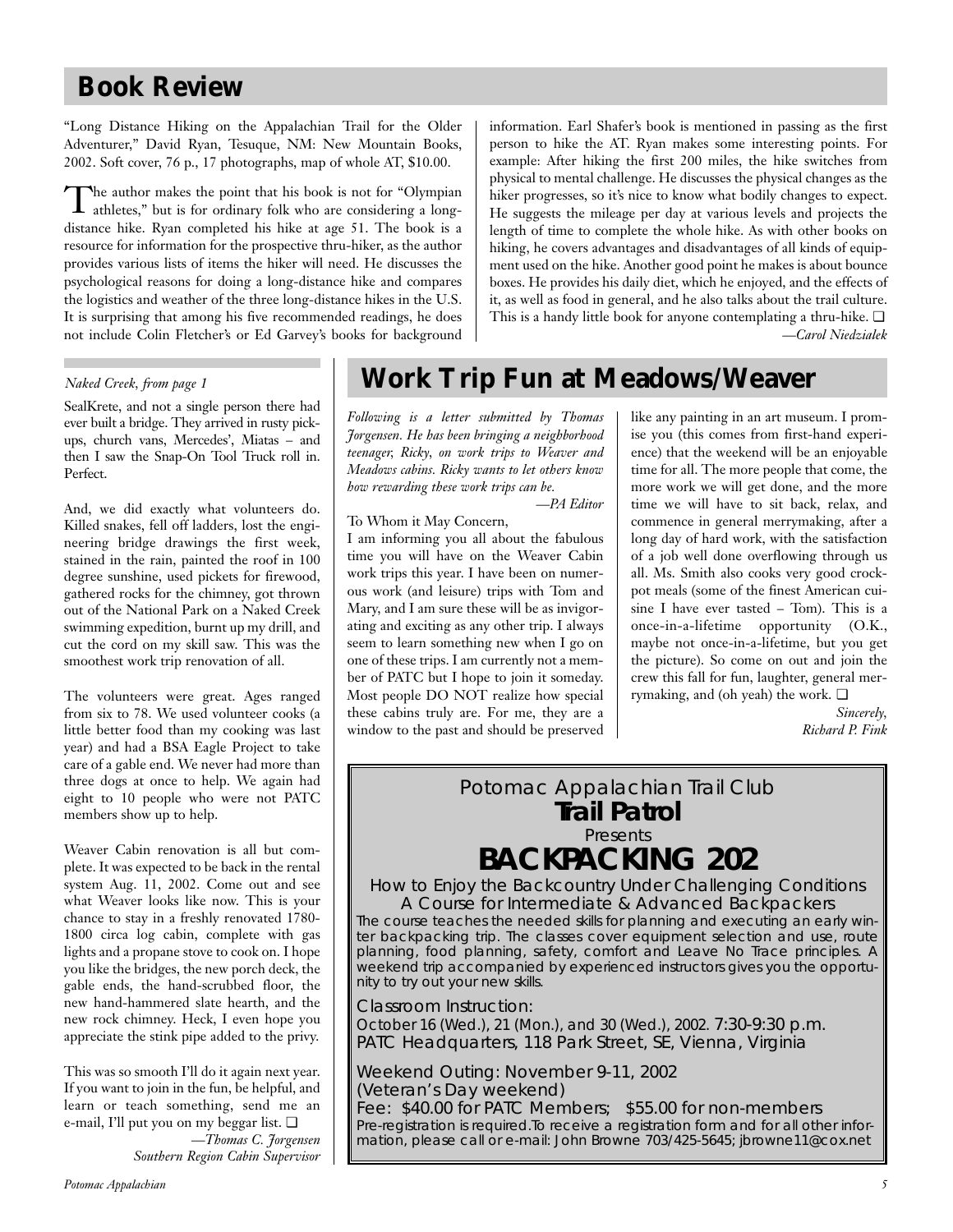# **Nineteenth Annual Blackburn Pig Roast Scheduled for October**

The 19th Annual Blackburn Pig Roast is scheduled for Saturday and Sunday, Oct. 12-13, 2002. Once again, the event will be planned and organized by Tim Rahn and Rick Portal with help from Nancy Hughes. Registration this year is being taken by Trailboss Chris Brunton and Sandi Marra.

As is the tradition, black beans and rice, potato gratin, and apple crisp will accompany our Cuban-styled roast pig. Happy hour will lead off the evening with Rick's famous tamales. In addition, Tim will make sure anyone waking up Sunday morning still hungry will be taken care of with his quality breakfast fare.

In keeping with our family-oriented events, we will have planned activities for children of all ages, culminating in our annual jack-olantern contest, complete with scary stories and prizes for all. Of course all attendees can take a hike along the AT or simply enjoy the changing leaves from our front porch.

Dinner will be served early evening on Saturday, but anyone wanting to participate in the Friday night pig grease down and seasoning (an event worth experiencing at least once in your life) are welcomed! Dinner on Friday and breakfast and lunch on Saturday are up to each individual.

Members and friends interested in attending the event should complete the registration form below and send a check for \$25 per adult and for children over 12 to Sandi Marra, 9000 Piney Grove Dr., Fairfax, VA 22031. MAKE CHECKS PAYABLE TO SANDRA MARRA. INFO: Chris Brunton, 703/560-8070 or e-mail trailbossbtc@msn.com. ❏

# **Get Set for the Nineteenth Annual Blackburn Pig Roast**

|                                                                                                     |                                                                      | Blackburn Pig Roast - Saturday and Sunday, October 12/13, 2002 |  |  |
|-----------------------------------------------------------------------------------------------------|----------------------------------------------------------------------|----------------------------------------------------------------|--|--|
| Name:                                                                                               |                                                                      |                                                                |  |  |
| Address:                                                                                            |                                                                      |                                                                |  |  |
| Phone: $(\text{day})$                                                                               | (evening)                                                            | Number of reservations: @\\ \ \ \ \$25.00 each                 |  |  |
| Total enclosed:                                                                                     |                                                                      |                                                                |  |  |
| I will be bringing $\frac{1}{2}$ # children under 12 years of age (no charge for children under 12) |                                                                      |                                                                |  |  |
|                                                                                                     |                                                                      |                                                                |  |  |
| I Include a \$25.00 payment per person for each reservation with checks payable to:                 |                                                                      |                                                                |  |  |
|                                                                                                     | Sandra Marra and mail to: 9000 Piney Grove Drive, Fairflax, VA 22031 |                                                                |  |  |
| IMPORTANT: Please be sure to make your check payable to Sandra Marra.                               |                                                                      |                                                                |  |  |

# **National Public Lands Day, September 28**

PATC and other local conser-vation organizations are joining the Government of the District of Columbia, the USDA Forest Service, the National Park Service, and the Bureau of Land Management in recognizing National Public Lands Day by helping to clean up public land along the Anacostia River, near the Kenilworth Aquatic Gardens.



We'll be removing debris and vegetation in preparation for recreational trails that will be constructed along the river. Join us for this day of public service and help represent PATC. We're looking for crew leaders and other enthusiastic volunteers. For more information contact Kerry Snow, PATC Supervisor of Trails at kerrysnow@telocity.com or 301/570-0596. The NPLD Web site address is: http://www.npld.com/Anacostia/index.htm. ❏

*—Kerry Snow*

# **Lambs Knoll Tower Meeting Cancelled, Plans Halted**

The Maryland state government has halted its plan for a 195'<br>communications tower atop Lambs Knoll on South Mountain. The public meeting scheduled for Aug. 15 at Greenbrier State Park was scrapped.

There was a groundswell of opposition to the communications tower by the Harpers Ferry Conservancy, Appalachian Trail, and South Mountain Battlefield interests. Govenor Glendenning announced that the tower proposal had been nixed as it was inconsistent with the state's plans for protection of the historic and natural features of South Mountain.

There is still the possibility that the state may decide to replace the old firetower atop Lambs Knoll with a tower at the same location and height. This possibility will not have the detrimental impact that a tower twice its height would have, which is what was originally proposed. ❏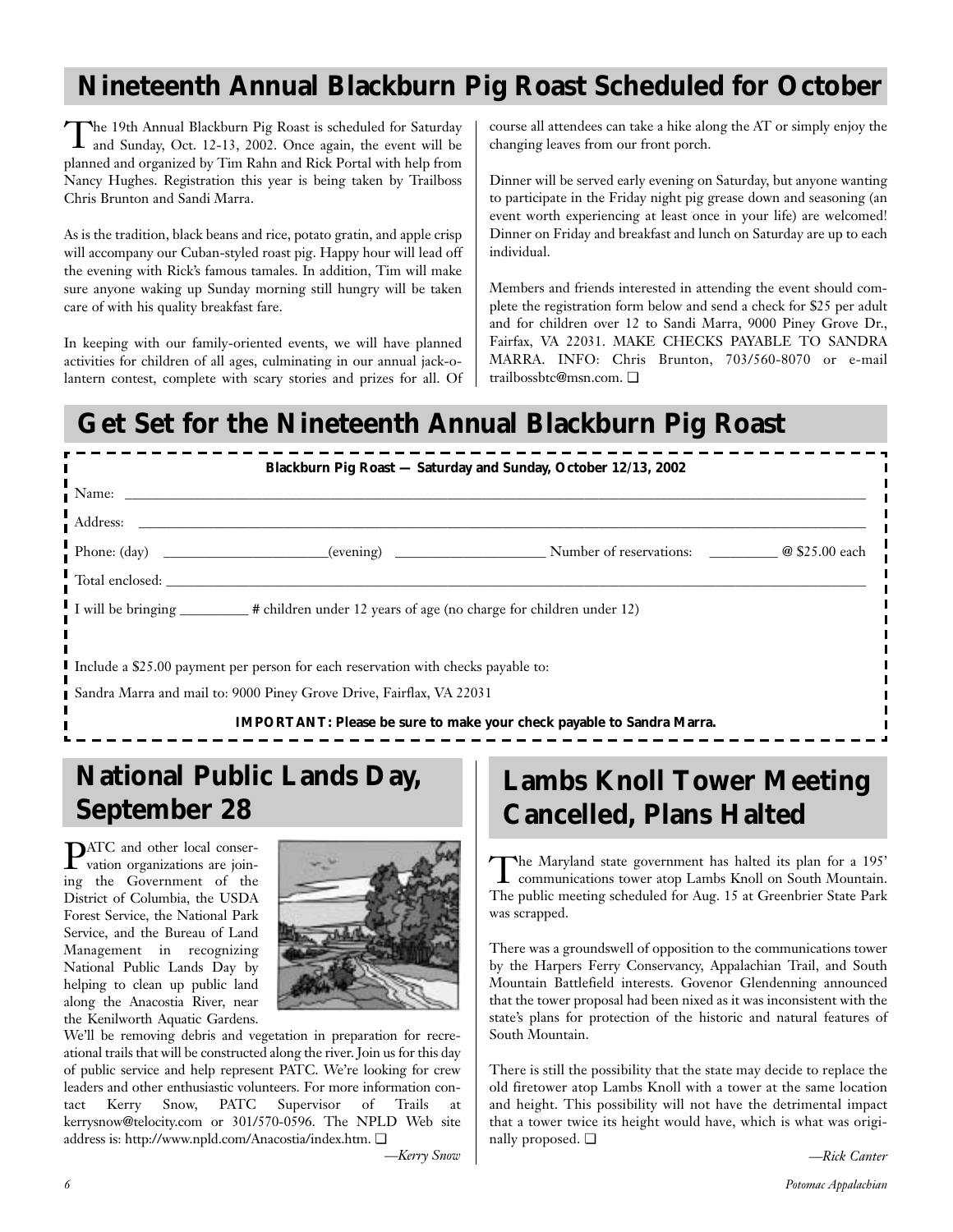# **2002 Potomac Heritage Trail Annual Caucus Planned For Oct. 11**

The sixth meeting among Potomac Heritage National Scenic Trail (PHT) advocates will take place from 9:30 a.m. to 3:30 p.m. on Oct. 11 at Rockwood Manor Park in Potomac, Md. Participants will include representatives of local governments, citizen groups, and state and federal agencies as well as interested individuals. Situated on approximately 30 acres of secluded woods, the park is within walking distance of the C&O Canal towpath and Great Falls on the Potomac River.

As in past years, goals for the 2002 Caucus will provide an opportunity for coordination and discussion through review of a draft PHT Corridor Assessment of outdoor recreation, tourism, and education projects; recognition of PHT supporters in bringing greater public attention to the connections between local projects and the PHT; and concept developing agreement on priorities for advocacy and coordination in 2003.

The Caucus is being organized by the Potomac Trail Council. To register, make a presentation, and/or receive directions, contact Jennifer Burke, Outreach Coordinator, at jburke@potomactrail.org or call 888/223-4093. Newsletters on PHT activities over the past year can be viewed at www.potomactrail.org; general information about the Potomac Heritage National Scenic Trail is available at www.nps.gov/pohe. ❏

*—Jennifer Burke*

# **15th Annual SNP North District Overseers Workshop Sept. 14 & 15, Pinnacles Research Station**

PATC and the Trails Staff of SNP will once again host this annual workshop, designed to teach new trail Overseers the basic skills of trail maintenance and repair, and to give experienced Overseers the opportunity to pick up a few more tricks by working with park personnel on major projects. We will be moving our base of operations this year to the Pinnacles Research Station in the Central District of the park (near Thornton Gap).

The workshop will begin Saturday morning and end on Sunday after lunch. All meals will be provided for the \$20 registration fee (Saturday dinner, Sunday breakfast, and lunches for both days). Camping facilities are provided at the Research Station with a large clearing for tent camping. You may arrive Friday evening or Saturday morning. Instruction will be provided by SNP trail professionals and PATC Crew Leaders. The sessions typically include basic skills of trail maintenance, rock work, wilderness trail skills, and advanced projects. Power tools may be discussed if there is an interest but chainsaw instruction will not be provided at this workshop.

Please make reservations early as the workshop is limited to 25 participants and we always fill up early. Contact George Walters at 410/426-2724 or gjwalters@starpower.net for registration materials. ❏

# **PATC Trail Patrol Presents Leave No Trace (LNT) Trainers Course Oct. 5-6, 2002**

This weekend course is designed for those who want to become LNT trainers, as well as those who want to learn about LNT principles. In addition to teaching LNT skills and ethics, it describes different methods of teaching LNT.

During the weekend you will have opportunities to better understand our impact on our environment (backcountry and front country issues) and how to lessen that impact, discuss the choices you have, and learn how to teach and help others understand LNT.

The course takes places in Shenandoah National Park. We will be hiking during the day, and all course work will be outdoors. You will have the option of staying in a cabin at night.

Fee: \$20. For more information or to register, please contact Anniell Miller at amill1@yahoo.com or 703/250-8113. ❏

## **Correction**

Last month's article on the Massarock Crew *(page 9)* was authored by Mike Sutherland. The article was incorrectly attributed. Mike, thanks for the great article. *—Editor*

# **Our Annual Meeting is Set for Nov. 12**

It's a special time at a special place in a special year. We're getting together to celebrate many things – our new slate of officers, a great year in trail maintenance excellence, improvements to the Club and other facilities, and the Club's 75 years of public service. Thanks to the generosity of the Northern Virginia Park Authority, the celebration will be held at the glorious Atrium reception hall next to the Meadowlark Gardens in Vienna, Va. Officials from the NPS and USFS will be there, and we hope to see YOU there too. Look for more information in next month's issue and on the Club's Web site. ❏

*—Pat Fankhauser Membership and Cabins Coordinator*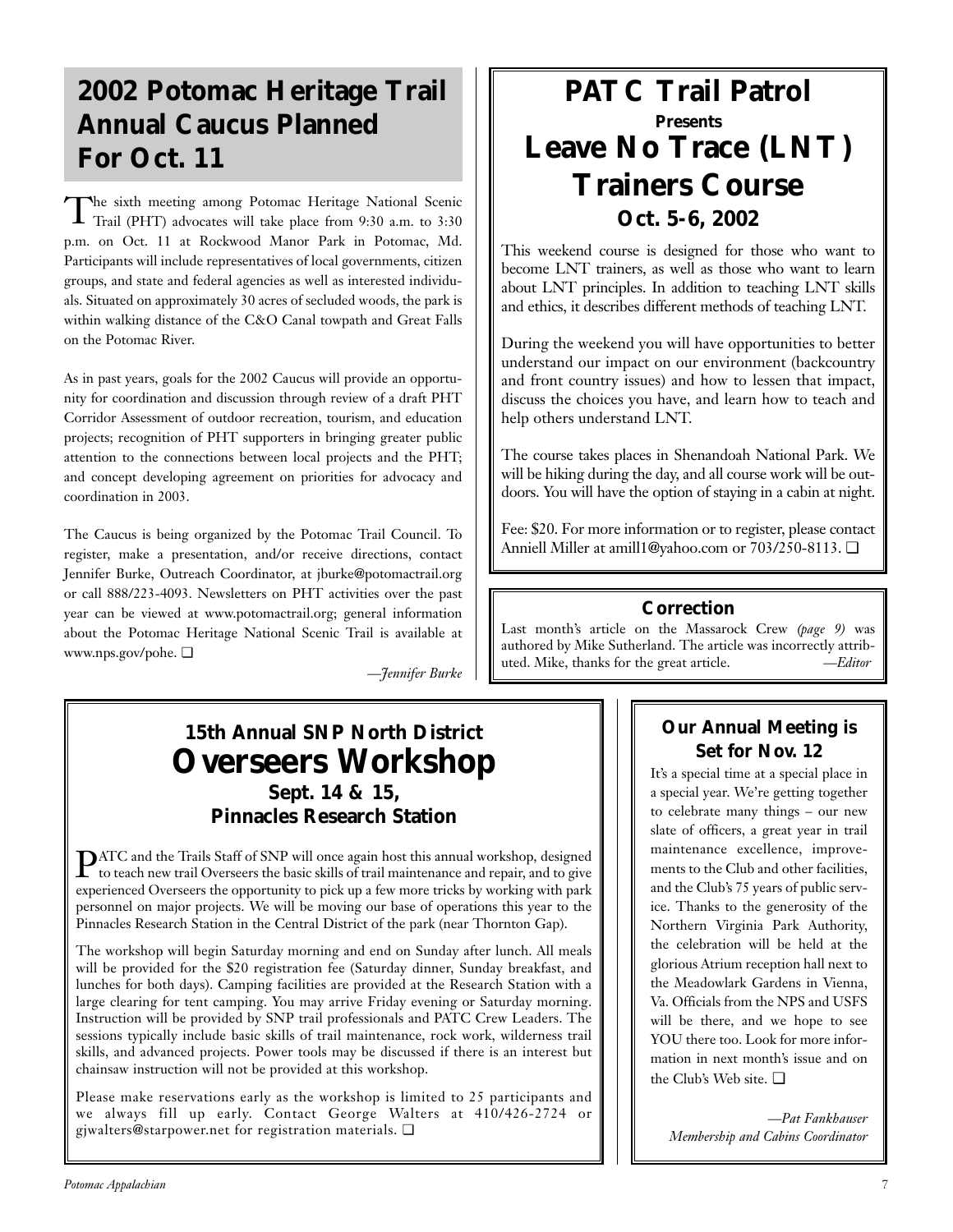## **Charlottesville Chapter**

The Charlottesville Chapter hikes every Saturday, summer, winter and in between. Hikes are usually 8 to 10 miles. We usually maintain trails on the last Saturday of the month. Meet at Sprint parking lot, 2307 Hydraulic Road at 9 a.m. with food and water for the day. The majority of hikes are in the southern and central districts of Shenandoah National Park, with some in the north district and in George Washington National Forest. Our Chapter hikes are posted at www.patc.net/chapters/char/hikes.html. INFO: Jere Bidwell 434/295-2143 or John Shannon 434/293-2953.

## **North Chapter**

The North Chapter of PATC conducts monthly trail work trips on the Maryland and Pennsylvania sections of the Appalachian Trail (AT) and on the Pennsylvania sections of the Tuscarora Trail. We also lead hikes on these and other trails. Maryland AT work trips are generally held on the first and third Saturdays - contact Mark Mitchell (mdtrail@yahoo.com) 301/461-7048 for information. Pennsylvania work trips are generally held on the AT on the first Saturday and on the Tuscarora on the third Saturday - contact Charlie Irvin 301/447-2848 or Pete Brown (peter.brown4@worldnet.att.net) 410/343-1140. Pennsylvania AT work trips also include an optional Saturday night stay at the Gypsy Spring cabin. Dinner, breakfast, and camaraderie available. For information on upcoming hikes, contact Chris Firme (bncfirme@innernet.net) 717/765-4833. For general chapter information, contact chapter president Pete Brown or visit the North Chapter home page (www.patc.net/chapters/north/).

## **KEY to Forecast Activities**

All events are marked for easy identification. Late changes or cancellations are listed on the weekly information tape (703/242-0965), which is updated on Sunday evening for the following seven days. The Forecast can also be found on PATC's web site at www.patc.net.

- **A** Hiking Trips
- <u> $\frac{1}{2}$ </u> **Backpacking Trips**
- $\mathcal{R}$  Trail Work Trips
- **△** Cabin/Shelter Work Trips
- Special Events
- $\blacksquare$  Meetings

*Note to all hike leaders:* Please ask nonmembers on your hike if they would like to join PATC, then get names and addresses so a Club volunteer can send them information packets. Thanks!

## **Chapters**

## **Northern Shenandoah Valley Chapter**

The Northern Shenandoah Valley Chapter sponsors hikes in national and state parks and forests in the Shenandoah Valley vicinity, open to the public, on a monthly basis except during the winter. Hikes are posted in the Forecast. Other activities are in the NSV Chapter Newsletter. For further information contact Gerry Boyd (gerryb@compuserve.com) 703/281-7216.

## **Southern Shenandoah Valley Chapter**

See Forecast (or our link from PATC website) for work trips and hiking events sponsored by the Southern Shenandoah Valley Chapter. Hikers from the DC area should allow about 3 hours to get to our region. INFO: in Harrisonburg, call Alvin 540/434-6244 or Lynn 540/234-6273; in Waynesboro, call Michael 540/943-8695; in Staunton, call Doris 540/885-4526.

## **West Virginia Chapter**

Chapter meeting at Highacre are on the second Wednesday of Feb., Apr., Jun., Aug., Oct., and Dec. See Forecast for upcoming activities. For information abou the chapter or to receive the newsletter, contact Judy Smoot 540/667-2036 or e-mail wvpatc@hotmail.com.

### **Ski Touring Section**

The Ski Touring Section has served since 1974 to introduce Washington area residents to crosscountry skiing and to provide cross-country skiing opportunities to experienced skiers. The Section sponsors winter weekend ski trips for all levels of skiers to nearby mountains in Maryland, West Virginia and Pennsylvania, as well as periodic social events year round. INFO: Steve Brickel 301/946-2520 or sbrickel@erols.com.

### **Mountaineering Section**

We're a diverse group of local Washington, DC area climbers. Young and old, male and female, crag rat, sport climber, and alpinist, active and armchair types – we all enjoy climbing in its many varieties. We also share common interest in promoting safe climbing, conserving the outdoors, developing new climbers' skills, representing the Washington area climbing community, and having fun! We provide instruction for those wanting to learn the basics – we're not a school, but we can get you started. We go climbing, either locally or further afield, nearly every weekend. In the winter we organize trips to the Ice Festivals in the Adirondacks and the White Mountains for beginning and advanced ice climbers. For further information contact Mack Muir 703/768-5724 (MackMuir@ edisaurus.com) .

### **PATC Midweek Hikes**

PATC's Vigorous Group hikes 8-10 miles at a fast pace; and the Easy Hikers hike 5-8 miles on trails with little elevation change. See below for scheduled trips; check the weekly tape (703/242-0965) on Thursday or Friday for any changes or additions.

### **Other Clubs' Hikes**

Capital and Wanderbirds hike on Sundays, traveling by bus and leaving from downtown, with suburban stops as well. Center Club, Northern Virginia Hiking Club and Sierra Clubs hike on both Saturdays and Sundays using carpools, which often leave from a suburban Metro stop. Schedules are available at PATC Headquarters and are published in area newspapers on Fridays. The schedule of West Virginia Highland Conservancy outings in the Monongahela National Forest and surrounding areas is on their web site at www.wvhighlands.org.

## **Meetings**

Meetings are held at PATC HQ, 118 Park Street, S.E., Vienna, VA unless otherwise noted.

## **New Members (PATC) – First Wednesday**

7:30 p.m. Curious about the Club? Want to learn more? The best way is to attend a new Members meeting (but you don't have to be new to qualify). Attend the meeting and find the mysteries of PATC revealed in full. Refreshments will be served. Directions to PATC: Take Rt. 23 into Vienna, Va. and turn east on Park St. (Rt.675) to 118 Park St. on your left. INFO: Liles Creighton 410/573-0067.

**Mountaineering Section – Second Wednesday** 8:00 p.m. Second Wednesday of every month. INFO: Mack Muir at 703/768- 5724 or (MackMuir@edisaurus.com) or PATC's website:

(www.patc.net/chapters/mtn\_sect).

### **PATC Council – Second Tuesday**

7:00 p.m. sharp. The PATC Council meets the second Tuesday of every month to conduct business of the Club. All members are welcome. INFO: Wilson Riley (wriley@aol.com) 703/242-0693 x11.

## **Meetings**

## **Shenandoah Mountain Rescue Group**

(New Members meeting) – Second Monday, 7:30 p.m. New members meeting. INFO: Martin Juenge (mjuenge@rpihq.com) 703/255-5034, then press #5.

### **Shenandoah Mountain Rescue Group**

(Business meeting) – Last Tuesday,7:30 p.m. INFO: Martin Juenge (mjuenge@rpihq.com) 703/255-5034, then press #5.

### **Trail Patrol – First Tuesday**

7:30 p.m. Trail Patrol volunteers are PATC's goodwill trail ambassadors to the hiking public. They provide a visible, reassuring presence on the trails, educating the public on good hiking practices, minimum impact hiking and camping ethics. Patrol members are trained in land navigation, emergency procedures, radio communications and personal equipment. All patrol volunteers are also expected to become certified in a recognized basic first aid course. Some equipment and uniform items are provided upon completion of training. INFO: Kumait Jawdat 202/328-8137 or see PATC's website:

(www.patc.net/volunteer/trailpatrol).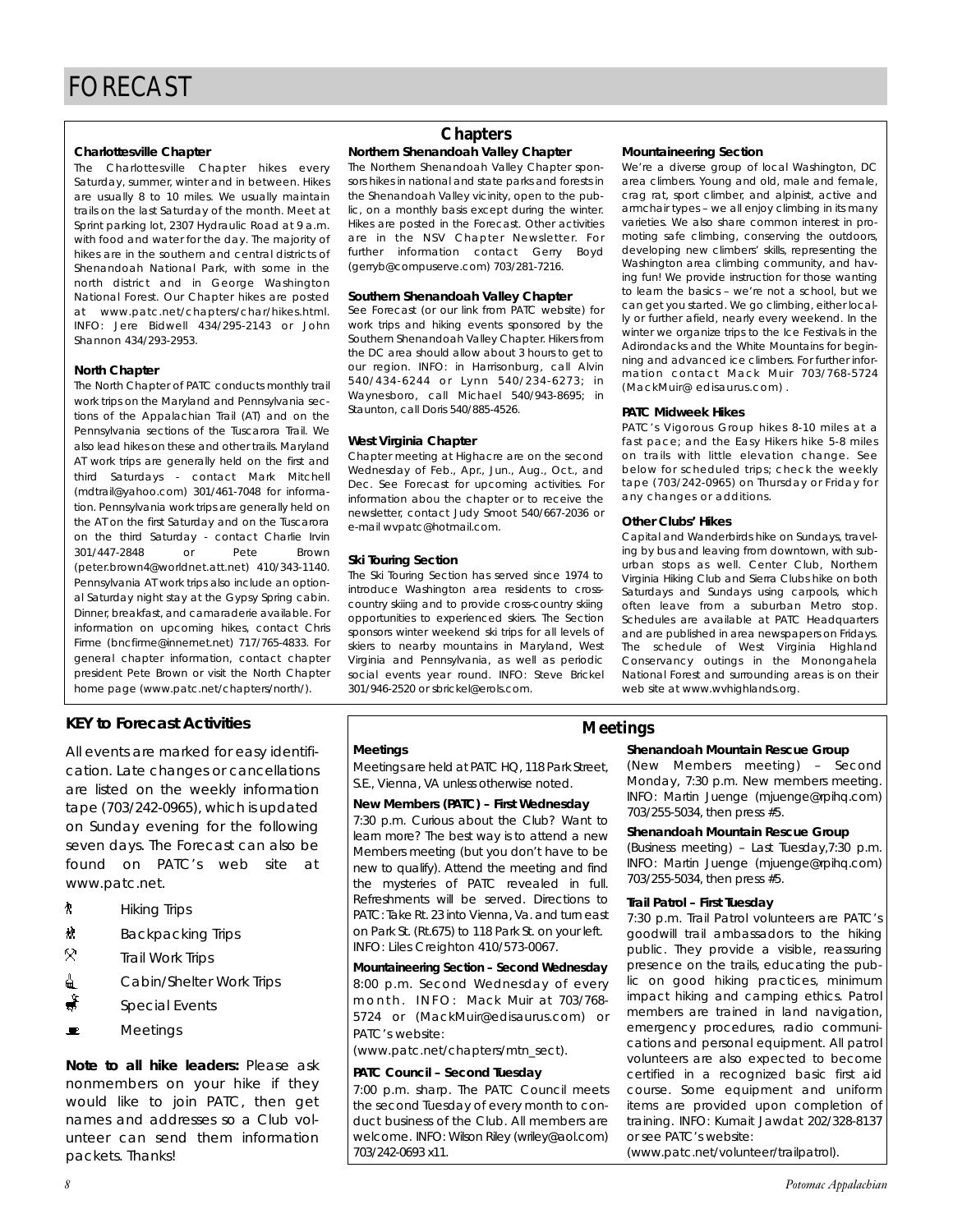# FORECAST

# **September**

#### **1 (Sunday) DEADLINE - October** *Potomac Appalachian* **Headquarters, Vienna, VA**

5:00 p.m. All items for the next issue of the newsletter must be submitted electronically, if possible, to headquarters, or by e-mail to PA@patc.net. Allow one week for postal service delivery. Please e-mail Forecast events to PA-Forecast@patc.net.

## **3 (Tuesday)**

` **HIKE - Vigorous Hikers Great North Mountain, WV**

Climb Bucktail Cutoff Trail to Pond Run Trail to Waites Run Road returning on German Wilson Trail, with a view from Half Moon Lookout. 14 miles 2500 feet. INFO: Chris Nolen (chrishiker@erols.com) 301/469-8931, before 9:30 p.m.

### **3 (Tuesday)** \**MEETING - Trail Patrol, 7:30 p.m.**

#### **4 (Wednesday)** ` **HIKE - Easy Hikers Battery Kemble, Washington, DC**

Back for another year, the Easy Hikers will hike a 4 to 5-mile circuit on the Battery Kemble and Glover Archbold trails and the C & O canal towpath. Meet at 10:15 a.m. at Battery Kemble Park. Bring lunch and water. Directions: From MacArthur Blvd., turn NE (left if inbound, right if outbound) onto Chain Bridge Road. Go .5 mile to park entrance on right. Follow road to parking area. INFO: Gary Abrecht (Gabrecht@AOL.com) 202/546-6089.

#### **4 (Wednesday)**

#### \**MEETING - New Members (PATC), Postponed see Sept. 19.**

## **5 - 9 (Thursday - Monday)** . **TRAIL WORK TRIP - Mid-Atlantic Crew Appalachian Trail, PA**

Come out and work with the Mid-Atlantic Crew south of Antietam Shelter. Where this section of the AT ascends steeply, it is to be rehabilitated to control erosion and side-hill slippage. This will be a chance to learn and improve your trail building and maintenance skills. Supper will be provided on Saturday. Reservations required at least a week in advance. INFO: Pete Brown (peter.brown4@worldnet.att.net) 410/343-1140.

### **7 (Saturday)**

### . **TRAIL WORK TRIP - Yankee Clippers Trail Crew Appalachian Trail, PA**

Meet at US 30 and PA 233 at the parking lot of Caledonia State Park. Departure 9:00 a.m. sharp. INFO: Charlie Irvin 301/447-2848 or Pete Brown (peter.brown4@worldnet.att.net) 410/343-1140.

#### **9 (Monday)**

\**MEETING - New Members (Shenandoah Mountain Rescue Group), 7:30 p.m.**

## **10 (Tuesday)** ` **HIKE - Vigorous Hikers**

## **Shenandoah National Park, VA**

Climb new trail over Doubletop for view, then down to Rapidan and lunch at historic Hoover Camp, returning via Dark Hollow Falls and Stony Mountain Trail. 16 miles 4000 feet. INFO: Chris Nolen (chrishiker@erols.com) 301/469-8931, before 9:30 p.m.

## **10 (Tuesday)**

\**MEETING - PATC Council, 7:00 p.m.**

#### **11 (Wednesday) CLASS - Hiking through the Civil War (REI) REI, Baileys Crossroads, VA**

7:30 p.m. Join REI's geologists Ed Neville for an evening exploring how the mountains and streams affected the battle of Antietam. Then, join him on Saturday, September 14, for a hike of the Maryland Heights, to look at the approaches to the battlefield. INFO: Mark Nelson (mnelson@rei.com) 703/379-9400.

#### **11 (Wednesday)** ` **HIKE - Easy Hikers Burke Lake Park, VA**

Five easy miles counterclockwise around Burke Lake. Meet at 10:15 a.m. From the Beltway, exit West onto Braddock Road. At your leisure, move into the left-hand lane (excluding left turn lanes) and stay in this lane. In 1.9 miles from the Beltway, the lane you are in becomes one of a pair of leftturn lanes onto Burke Lake Road (RT 645). Stay with it and make the turn. (Don't worry about the misleading sign before the preceding left.) Go 4.9 miles, then Left onto Ox Road (RT 123). In 0.5 miles (passing the Golf Center), left into Burke Lake Park. Follow signs to the marina. Bring lunch and water. INFO: Sue King 703/356-6659.

### **11 (Wednesday)**

\**MEETING - Mountaineering Section, 8:00 p.m.**

#### **12 (Thursday)** ` **HIKE - In-Between Hikers Rock Creek Park, Washington, D.C.**

Hike sections of the Western Ridge and Valley Trails, totaling about 8 miles. Meet at 10:00 a.m. at the Rock Creek Nature Center. From the Beltway take Connecticut Avenue south to Military Road. Turn left (east) on Military. Go 1.1 miles and turn right on Glover Road. Fork left and follow signs to Nature Center. E-mail or call for directions from VA. Bring lunch and water. INFO: Gary Abrecht (GAbrecht@AOL.com) 202/546-6089.

#### **14 (Saturday)** ` **HIKE - Antietam History Hike (REI) Maryland Heights, MD**

9:00 a.m. Join REI's Ed Neville for an invigorating hike up Maryland Heights, across the Potomac from Harpers Ferry. Views from the summit show the strategic points along the approaches to and retreats from Antietam, and demonstrate the difficulty of overland travel, supply, and reinforcement. Come along for a great hike, great views, geology, and Civil War History. Details available at September 11 presentation. INFO: Mark Nelson (mnelson@rei.com) 703/379-9400.

#### **14 (Saturday)** ` **HIKE - North Chapter Appalachian Trail, PA**

Appalachian Trail Hike II, Susquehanna River to Clarks Valley, PA (RT 325), 16.6 miles in length. Excellent views of the Susquehanna River and the valley below as we hike north on the trail. We will be stopping at the Peters Mountain Shelter. INFO: Christopher Firme (bncfirme@innernet.net) 717/794-2855, after 6:00 p.m.

#### **14 (Saturday)** . **TRAIL WORK TRIP - Annual Service Project (REI) Cascades, VA**

Algonkian Regional Park. Create a new nature trail past wildlife wetlands to the Potomac River with REI and the Northern Virginia Regional Park Authority. We will be constructing the one-mile trail through lush forest along Sugarland Run and along forested edges of several wildlife ponds. Work will include clearing the corridor, minor trail construction and grading, blazing and signage, litter and debris collection, as well as other projects. No previous experience is necessary and families, youth, and children are especially encouraged to come lend a hand. All tools will be supplied. Volunteers must register and supply their t-shirt size. INFO: Mark Nelson (mnelson@rei.com) 703/379-9400.

## **14 (Saturday)**

### . **TRAIL WORK TRIP - Massanutten Crew Massanutten, VA**

Exercise, fresh air, and the camaraderie of your fellow hikers. It just doesn't get any better than this. Join us as we rebuild tread and waterbars on Massanutten Mountain. Work with us and take pride in the support you give to the trail community. INFO: Mike Sutherland (msutherland@cox.net) 703/591-8330.

### **14 (Saturday)**

### . **TRAIL WORK TRIP - Rock Creek Park Washington, DC**

8:15 a.m. to noon. The Rock Creek trail system passes through some of the oldest growth forest in the region and traverses an entire watershed. Meet at the Rock Creek Nature Center. Rain date September 28. INFO: Mark Anderson (mhacca@starpower.net) 202/462-7718 or Ranger Ken Ferebee 202/426-6834 ext. 31.

### **14 (Saturday)**

### . **TRAIL WORK TRIP - South Mountaineers Appalachian Trail, MD**

Enjoy cooler air in the woods of western Maryland on this work event. The South Mountaineers' day events meet west of Frederick, MD at 9:00 a.m. INFO: Mark Mitchell (mdtrail@yahoo.com) 301/461-7048.

### **14 - 15 (Saturday - Sunday)** i**CABIN WORK TRIP - Vining Tract Crew Lydia, VA**

The Vining Tract crew meets once a month to work on cabin and land management projects on the beautiful Vining property. We are now building a small cabin using logs from an old barn, as well as projects at Conley and Wineberry Cabins and around the property to keep everything in top shape. Come join us and raise a hammer, a paintbrush, or a log in the cause. Overnight at Conley and Wineberry. INFO: Larry Lang 703/631-9278 or Hugh Robinson 703/525-8726.

#### **14 - 15 (Saturday - Sunday) CLASS - Hike Leadership Training Course Prince William Forest Park, VA**

The Trail Patrol is hosting a Hike Leadership Training course at Prince William Forest Park. The two-day course uses classroom and hands-on instruction to teach participants the essential skills for leading safe, enjoyable hikes with minimal environmental impact. The topics to be covered include: medical emergencies, planning, personal equipment, Leave No Trace, leadership skills, standard procedures, emergency procedures, navigation, and map reading. Visit the Trail Patrol Web site at trailpatrol.patc.net. INFO: Ben Fernandez 703/327-9788.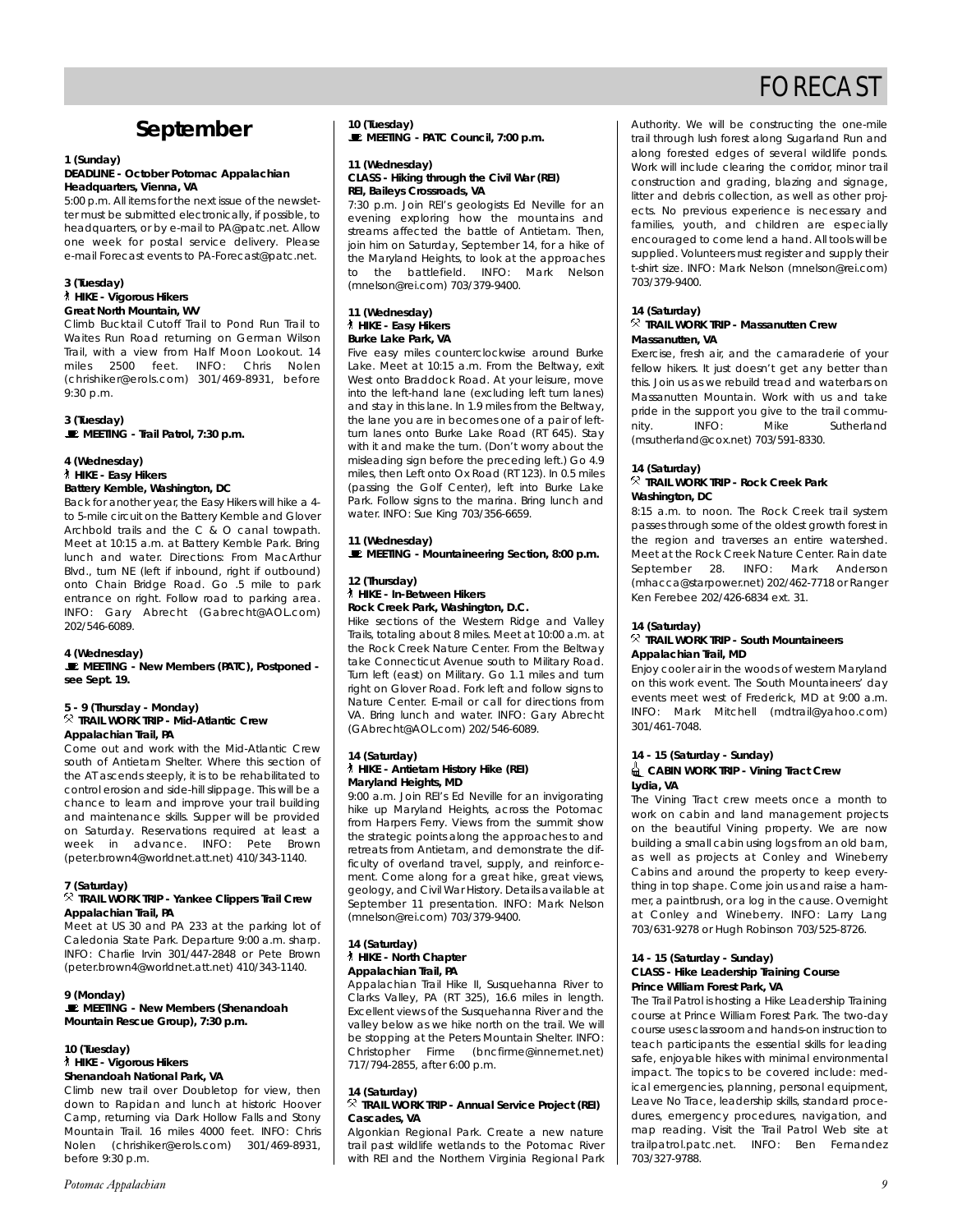#### **14 - 15 (Saturday - Sunday) CLASS - North District SNP Overseers Workshop Shenandoah National Park, VA**

Pinnacles Research Station. See article elsewhere in this issue for information. INFO: George Walters (gjwalters@starpower.net) 410/426-2724.

#### **14 -15 (Saturday - Sunday) CLASS - Wilderness First Aid (WSC) Alexandria, VA**

A program of the Wilderness Safety Council, this eighteen-hour class includes classroom study, hands-on practice, and results in a two-year certification. The cost is \$140. Registration is limited to 25 people. More information and registration at: http://wfa.net. INFO: Christopher Tate 703/836-8905.

## **14 - 15 (Saturday - Sunday)** . **TRAIL WORK TRIP - Acme Treadway Company Rockfish Gap, VA**

Acme Treadway Board Meeting. This Company is growing its business by leaps and bounds. Actually, we know no bounds. We invite you to combine your sweat with ours as we start work on Project Rockfish Gap. Overnight accommodations at Ivy Creek Hut. All who participate receive a crew T-shirt to commemorate their first trip.<br>Please RSVP. INFO: Don White Please RSVP. INFO: Don White (whitedh@attbi.com) 804/795-2914.

#### **14 - 15 (Saturday - Sunday)** . **TRAIL WORK TRIP - Cadillac Crew Madison, VA**

The Crew will continue building the Entry Run Trail on the Per-Lee Tract with the ultimate goal to connect with the SNP trail system. We have some difficult tread to build down the ridge toward John's Rest Cabin. Bring water and a lunch for Saturday noon. Community dinner on Saturday night. Overnight at PATC's Rosser Lamb Cabin. INFO: Fran Keenan (outdoorsnow@cox.rr.com) 703/938-3973 or Jon Rindt (jkrindt@erols.com) 540/635-6351.

## **15 (Sunday)**

#### ` **HIKE - Meet the Trail Patrol Appalachian Trail, WV**

Hike with the Trail Patrol and learn what the PATC's goodwill ambassadors do. This month's hike covers about 7 miles, with mild elevation change, except for the end which descends along the AT. The trip offers a spectacular view of the Potomac, with Harpers Ferry in the distance. During the trip, we will provide an introduction to Trail Patrol functions. We will meet near Harpers Ferry at 9:00 a.m. INFO: Mal Fordham (mfordham@erols.com) 410/798-7926.

#### **17 (Tuesday)** ` **HIKE - Vigorous Hikers Shenandoah National Park, VA**

Climb Sam's Ridge with Max the Phat, jaunt down the Hot Short and up Hannah Run cutting across on the Catlett Spur to White Rocks finishing on the Hazel River Trail. Two tough ascents total 3800 feet and 15 miles. INFO: Chris Nolen (chrishiker@erols.com) 301/469-8931, before 9:30 p.m.

#### **18 (Wednesday)**  $\blacksquare$  **MEETING - Trails Committee Meeting PATC Headquarters, Vienna, VA**

The Fall meeting of the Trails Committee will be held at PATC headquarters in Vienna. The meeting will commence at 7:00 p.m. (pizza at 6:00 p.m.). If you are a Trails Committee member, please contact Heidi Forrest or Kerry Snow if you CANNOT attend (we'll assume you can).

#### **18 (Wednesday) CLASS - Trekking Exotic Indonesia (REI) REI, Bailey's Crossroads, VA**

7:30 p.m. Accompany Sandy and Gail Cohen, on their recent adventure to four islands of Indonesia - Sumatra, Komodo, Flores, and Bali. Revel in the antics of the wild orangutans and attend the weddings and funerals of the native Batak and Minangkabau peoples of Sumatra. Hike in search of the Rafflesia, the largest flower in the world, and chase the biggest and scariest lizards, the Komodo Dragon. Attend the whip dance and the house-raising ceremonies on the rarely visited Island of Flores. And complete your trip amongst the arts and rice fields of Bali, where you will attend the monkey dance and the preparations for the cremation. INFO: Mark Nelson (mnelson@rei.com) 703/379-9400.

## **19 (Thursday)**

\**MEETING - New Members (PATC), 7:30 p.m.**

#### **21 (Saturday)** ` **HIKE - Massanutten Mountain Series Shenandoah, VA**

The eighth hike will be a 17-mile circuit on the Boone Run, Massanutten Mountain South, Fridley Gap and Martin Bottom Trails. Total elevation gain is 3200 feet. There will be a 9 mile shuttle. PATC Map H. Meet at the Oakton Shopping Center parking lot at 7:30 a.m. Contact leaders for requirements and details. INFO: Jack Thorsen (thorsen4@Juno.com)<br>703/339-6716 or William Needham 703/339-6716 (Needham82@AOL.com) 410/884-9127.

#### **21 (Saturday)**

#### ` **HIKE - Natural History Mushroom Hike Central District, Shenandoah National Park, VA**

Mary Willeford Bair, Park health biologist will be leading Bob Pickett and friends on a search for mushrooms. Some of you might recall her famous hikes she led for us before she got engulfed by her master's degree. Now that her seminal work on the Shenandoah salamander is complete, she can show us many of the wonderful mushrooms that should be fruiting at this time of the year. We'll hike through the Limberlost area near Skyland, and move on to other areas as dictated by the season/weather. This is a learning hike, with many stops to identify these fungal entities. We will probably hike about four miles in all. RSVP please. INFO: Bob Pickett 301/681-1511.

## **21 (Saturday)** . **TRAIL WORK TRIP - South Mountaineers Appalachian Trail, MD**

Bring water, lunch and gloves. Tools and training provided. Enjoy comradeship and the peace of the woods. Go home happy and tired, it's that simple. INFO: Mark Mitchell (mdtrail@yahoo.com) 301/461-7048.

#### **21 (Saturday)** . **TRAIL WORK TRIP - Stonewall Brigade Shenandoah County, VA**

Great North Mountain on the VA/WV state line. Join the Stonewall Brigade at Wolf Gap Recreation Area at 9:00 a.m. to get tools then work on a trail in the nearby area. This popular venue offers fine panoramic views of Trout Run Valley from the mountain crest. We will decide that morning just what the worksite will be; either continue the relocation on Tibbet Knob Trail or clean waterbars near the campground. Please RSVP by Wednesday evening if you plan to attend. Bring lunch, work gloves, water, seasonal clothing, and hiking shoes. INFO: Hop Long (mgrgnmd@hotmail.com) 301/942-6177.

## **21 (Saturday)** . **TRAIL WORK TRIP - Yankee Clippers Trial Crew Tuscarora Trail, PA**

Call for meeting place and other details. INFO: Charlie Irvin 301/447-2848.

#### **21 - 22 (Saturday - Sunday)** . **TRAIL WORK TRIP - Blue and White Crew Shenandoah National Park, VA**

Join the Blue and White Crew in the Central District of Shenandoah National Park. We'll be installing a stream crossing on Hannah Run, near its confluence with the Hughes. Overnight accommodations at the Pinnacles Research Station. Saturday dinner and Sunday breakfast are potluck. INFO: Kerry Snow (kerrysnow@ telocity.com) 301/570-0596.

### **24 (Tuesday)**

\**MEETING - Shenandoah Mountain Rescue Group (Business meeting), 7:30 p.m.**

#### **25 (Wednesday) CLASS - Herps of the Blue Ridge Mountains (REI) REI, Bailey's Crossroads, VA**

7:30 p.m. Experience the natural beauty of some of Virginia's less charismatic creatures, the rare and beautiful reptiles and amphibians of the Blue Ridge Mountains. Join veteran field herpetologist Dennis Desmond on a virtual tour of some of the least understood and seldom seen herpetofauna of this jewel of the East. View photographs exhibited to promote conservation of those less charismatic, and little understood denizens of ponds, fields. swamps, and forests throughout the world. INFO: Mark Nelson (mnelson@rei.com) 703/379-9400.

#### **25 (Wednesday)** ` **HIKE - Easy Hikers Mason Neck, VA**

Meet at 10:15 a.m. at Woodmarsh Trail. Hike about 4 easy miles in Mason Neck Wildlife Refuge and Mason Neck State Park. From the Beltway take RT 611, Telegraph Road, south. At 9.6 miles, stay in middle lane, marked by straight ahead arrow, to cross RT 1. Continue 1.8 on RT 611, now called Colchester Road. Turn left on Gunston Road. Go 3.7 miles to right turn at sign for Mason Neck State Park. Parking lot for Woodmarsh Trail is 0.6 miles on left. Bring lunch and binoculars, if you wish, we may see eagles. INFO: John and Suzanne Kominski 703/751-0326.

#### **26 (Thursday)** ` **HIKE - In-Between Hikers Fairfax, VA**

Wakefield/Lake Accotink Parks. A moderate 8 miles over variable terrain. Joint event with Sierra Club MWROP. Meet at Wakefield Park, I-495 exit 54A, Braddock Rd west then 1/8 mile right to park entrance road and first parking lot on left. Bring water and lunch. No pets. Starts at 10:00 a.m. INFO: Henri Comeau (henricomeau@aol.com) 703/451-7965.

#### **28 (Saturday)** ` **HIKE - In-Between Hikers Rock Creek Park, Washington, DC**

Please join us for a closed circuit, 12 mile hike on the Valley and Western Ridge Trails in Rock Creek Park. We will visit Fort DeRussy (civil war fort), Jusserand Memorial, Rock Creek, and have lunch at Pierce Mill. Bring water and lunch. INFO: Don Titus (donaldtitus@earthlink.net) 301/652-6806 (home) or 301/688-0135 (office).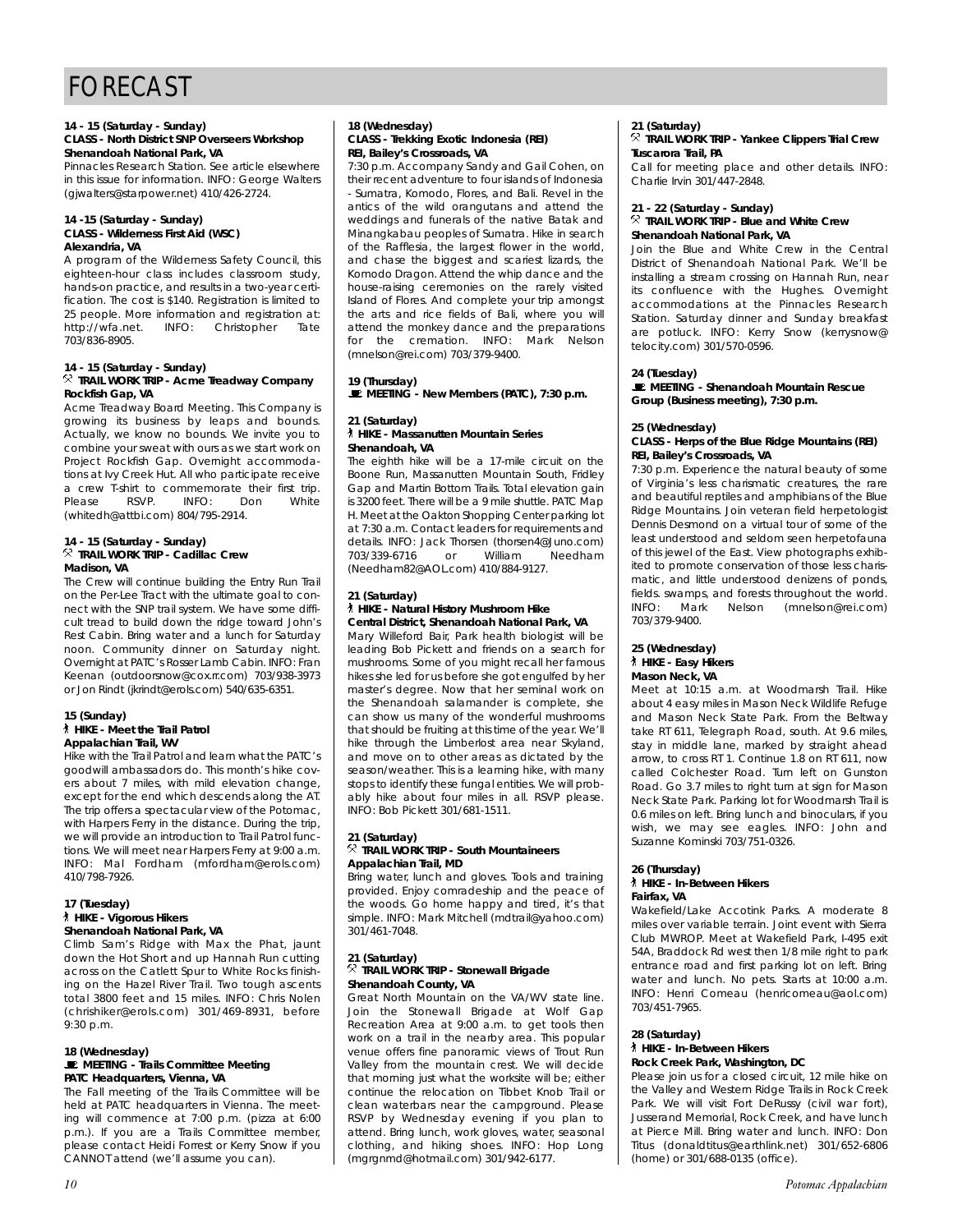# FORECAST

## **28 (Saturday)**

## . **TRAIL WORK TRIP - Blue and White Crew Location to be announced**

National Public Lands Day. The PATC will join other local conservation and trails organizations to help clean up land near the Kenilworth Aquatic Gardens on the Anacostia. We need crew leaders and enthusiastic club members to help remove vegetation, brush, and debris, and to prepare the area for recreational hiking trails that will be built in the near future. For more information, visit the Anacostia Workday site at http://www.npld.com/Anacostia/index.htm. INFO: Kerry Snow (kerrysnow@telocity.com) 301/570-0596.

## **28 (Saturday)** . **TRAIL WORK TRIP - Potomac Heritage Trail Washington, DC**

9:00 a.m.- 3:00 p.m. A full-day trail maintenance training workshop. Stay close to home as you learn from the experts. Join us to be trained in the art of waterbar construction and other skills to help maintain the PHT. Training location will be in the "wilder" upper half of the PHT upstream of Chain Bridge. Bring food, water, work gloves, and sturdy footwear. Workshop will be limited to between 12 and 18 slots. Call for reservation and parking information. INFO: Bruce Glendening (bglendening@yahoo.com) 703/532-9093.

#### **28 - 29 (Saturday - Sunday)** i**CABIN WORK TRIP - Rosser Lamb Crew Stanardsville/Madison, VA**

By now the long hot days of summer are a thing of the past and we can expect pleasant days and refreshingly cool evenings. Just right for working and enjoying the ambience that the Rosser Lamb environs provide. There are outdoor and indoor projects for all skill levels. You can use the tools we provide or bring your own. All that is really needed is a willingness to help us bring the Rosser Lamb restoration to fruition. The kitchen has a new tile floor, and except for a sink, is fully operational with both a wood and a gas stove and all of the pots, pans, utensils, etc. The new shed now holds all the supplies, tools, hardware, etc. so the sleeping, eating, and living areas are expanded. Come on out and join us as we make the most of this early autumn weekend. Or, join the Cadillac Crew on September 14-15, help them build the Entry Run Trail and learn how much they like staying at Rosser Lamb. INFO: Peg Manuel (m.j.manuel@worldnet.att.net) 540/972-7093 or Park Anderson (parklpva@yahoo.com) 540/972-1184.

#### **28 - 29 (Saturday - Sunday) CLASS - Land Navigation (REI) REI, Bailey's Crossroads, VA**

Saturday 11:00 a.m. - 6:00 p.m. This comprehensive two-day course teaches all skills necessary to use map and compass in an integrated land navigation system. The first day is spent in intensive classroom exercises concentrating on map reading and interpretation, position plotting, compass fundamentals, declination, and azimuth. The second day (Sunday) is spent in Prince William Forest Park, primarily off-trail, engaging in practical navigation exercises of increasing complexity. The course fee is \$85 and includes workbook text, course materials, compass, map, grid reader, and lunch on Saturday. Registration required. INFO: Mark Nelson (mnelson@rei.com) 703/379-9400.

#### **28 - 29 (Saturday - Sunday)**  $\overline{\mathcal{R}}$  TRAIL WORK TRIP - Acme Treadway Company **Vining Tract, Lydia, VA**

End-of-Summer Holiday Picnic for all members of the Acme Treadway Company. If you have EVER participated in a trip conducted by the Company, you are eligible to participate in this Fest at Muttontop Cabin on the spectacular Vining Tract owned by PATC. Please RSVP. INFO: Don White (whitedh@attbi.com) 804/795-2914.

#### **28 - 29 (Saturday - Sunday)** . **TRAIL WORK TRIP - Cadillac Crew Gainesboro, VA**

The Crew plans to build the relocated Howze Camp and related trails along the recently relocated section of the Tuscarora Trail near Gore, Va. Some hard work but hopefully the beginning of Fall will bring some pleasant weather. Bring a lunch and water for Saturday noon. Community dinner on Saturday night. Overnight at Brill Cabin at Shockey's Knob. INFO: Fran Keenan (outdoorsnow@cox.rr.com) 703/938-3973 or Jon Rindt (jkrindt@erols.com) 540/635-6351.

# **October**

#### **1 (Tuesday) DEADLINE - November P***otomac Appalachian* **Headquarters, Vienna, VA**

5:00 p.m. All items for the next issue of the newsletter must be submitted electronically, if possible, to headquarters, or by e-mail to PA@patc.net. Allow one week for postal service delivery. Please e-mail Forecast events to PA-Forecast@patc.net.

### **1 (Tuesday)** ` **HIKE - Vigorous Hikers Massanutten Mountain, VA**

From Camp Roosevelt hike to Kennedy Peak, loop back on Stephen's Trail and south to Duncan Knob rock scramble. 15 miles and 3300 feet. INFO: Chris Nolen (chrishiker@erols.com) 301/469-8931, before 9:30 p.m.

**1 (Tuesday)** \**MEETING - Trail Patrol, 7:30 p.m.**

#### **2 (Wednesday)** ` **HIKE - Easy Hikers Rock Creek Park, Washington, DC**

We will do a circuit hike of about 5 miles beginning at the Nature Center, going north on the middle trail of the park. Bring lunch and water. Meet at 10:15 a.m. at the Nature Center, Military Road and Glover Road. INFO: Carol Niedzialek (niedze@erols.com) 301/949-9729.

### **2 (Wednesday)** \**MEETING - New Members (PATC), 7:30 p.m.**

#### **4 - 6 (Friday - Sunday) CLASS - Grip-hoist and Rock Workshop Pine Grove Furnace, PA**

There will be a combined grip-hoist and rock workshop near Pine Grove Furnace, Pa. Deno Contos of ATC's Konnarock Crew will be instructing. Anyone interested in learning these skills should make reservations. You do not need to be an overseer to attend. Attendance will be limited to 15 persons, reservations required. INFO: Pete Brown (peter.brown4@worldnet.att.net) 410/343-1140.

### **5 (Saturday)**

## . **TRAIL WORK TRIP - Rock Creek Park Washington, DC**

Rock Creek Park 8:15 a.m. to noon. This is the final stretch of the trail project season in Rock Creek Park. It's also the best time of year to see the beauty of the park as you wield a shovel. Meet at the Rock Creek Nature Center. INFO: Mark Anderson (mhacca@starpower.net) 202/462-7718 or Ranger Ken Ferebee 202/426-6834, ext. 31.

### **5 (Saturday)**

#### . **TRAIL WORK TRIP - Yankee Clippers Trail Crew Appalachian Trail, PA**

Meet at US 30 and PA 233 at the parking lot of Caledonia State Park. Departure 9:00 a.m. sharp. INFO: Charlie Irvin 301/447-2848 or Pete Brown (peter.brown4@worldnet.att.net) 410/343-1140.

#### **5 - 6 (Saturday - Sunday)**

## . **TRAIL WORK TRIP - North District Fire Squad Shenandoah National Park, VA**

Join the Fire Squad as we continue work below the north side of Hogback Mountain in SNP. Some sidehill and installation of log waterbars and checkdams are on the schedule. Overnight at Range View Cabin. I promise the usual great meal for those who want to partake. Meet at Piney River maintenance area at 9:30 a.m. Bring gloves, water, lunch, etc. INFO: John McCrea (mccreajf@aol.com) 610/352-9287.

#### **5 - 6 (Saturday - Sunday)** . **TRAIL WORK TRIP - South Mountaineers Appalachian Trail, MD**

We are working on a major construction project with the ATC Mid-Atlantic Crew. It is fun, challenging, and a guarantee to get your knees dirty. INFO: Mark Mitchell (mdtrail@yahoo.com) 301/461-7048.

#### **8 (Tuesday)**

**MEETING - PATC Council, 7:00 p.m.** 

#### **9 (Wednesday) CLASS - Trail Patrol Backpacking 202 PATC Headquarters, Vienna, VA**

Class 1, 7:30 - 9:30 p.m. Trail Patrol presents the first of three classes that teach you how to plan and carry out an early winter backpacking trip. Classes cover equipment selection and use, route planning, food planning, safety, comfort, and Leave No Trace principles. A November weekend trip accompanied by experienced instructors gives you the opportunity to try out your new skills. See ad on page 5 for more information. Pre-registration required. INFO: John Browne (jbrowne11@cox.net) 703/425-5645.

### **9 (Wednesday)** \**MEETING - Mountaineering Section, 8:00 p.m.**

#### **12 (Saturday)** ` **HIKE - North Chapter Darlington Trail, PA**

Moderate hike 9.0 miles in length. Check out the newly purchased and relocated portion of the Darlington Trail. Once again land was purchased through the Central PA Conservancy and deeded to the State Game Commission. The Darlington Trail connects to the Tuscarora Trail and the AT east of Dean's Gap. INFO: Christopher Firme (bncfirme@innernet.net) 717/794-2855, after 6:00 p.m.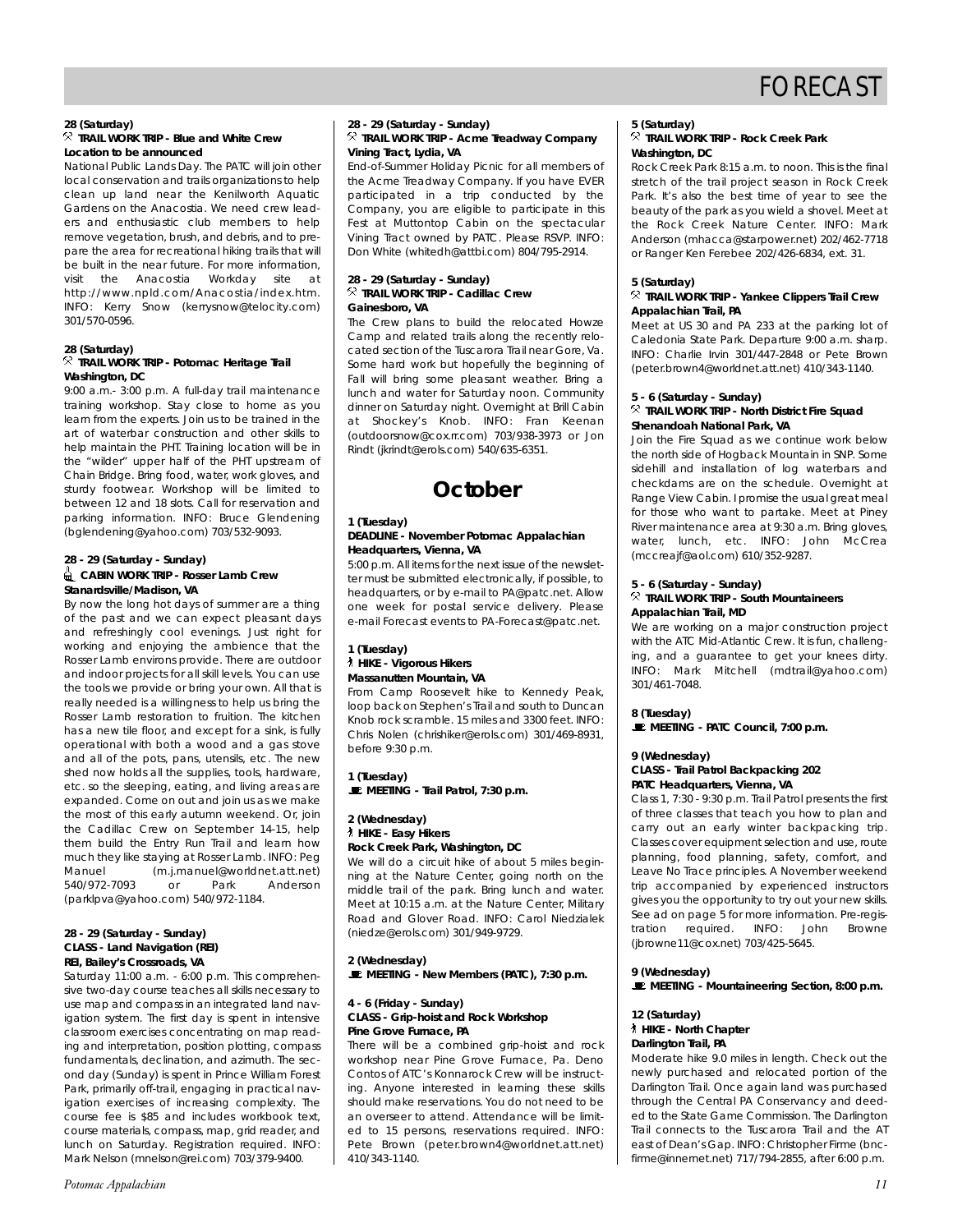## 12 - 13 (Saturday - Sunday)<br>**\$SPECIAL EVENT - Annual Pig Roast Blackburn Trail Center, Round Hill, VA**

Members and friends alike are welcomed to join our 19th annual Pig Roast at the Blackburn Trail Center. See article and registration form elsewhere in this issue. INFO: Chris Brunton (trailbossbtc@msn.com).

# **12 - 13 (Saturday - Sunday)** . **TRAIL WORK TRIP - Acme Treadway Company**

# **Shenandoah National Park, VA**

Acme Treadway Board Meeting. If you missed out on the startup of Project Pinnacles, now is the time to get onboard. All you need are your legs, arms, some clothing appropriate to the weather, strong gloves, and a good sweatband. Overnight at our luxurious campsite. All who participate receive a crew T-shirt to commemorate their first trip. RSVP to confirm participation. INFO: Don White (whitedh@attbi.com) 804/795-2914.

## **12 - 13 (Saturday - Sunday)** . **TRAIL WORK TRIP - Blue and White Crew Shenandoah National Park, VA**

The Blue and White Crew and the ATC Mid-Atlantic Crew join forces to rebuild a CCC-era cribwall on the AT in Shenandoah National Park. The Crew will host a dinner for the ATC group on Saturday night. Overnight accommodations are at the Pinnacles Research Station. INFO: Kerry Snow (kerrysnow@telocity.com) 301/570-0596.

## **12 - 13 (Saturday - Sunday)** . **TRAIL WORK TRIP - Cadillac Crew Vining Tract, Lydia, VA**

The views and color should be singularly beautiful from Mutton Top. Join us for a little tree work, brush clearing, and trail development. Bring water and a lunch for Saturday noon. Community dinner on Saturday night. Overnight at PATC's Mutton Top Cabin. INFO: Fran Keenan (outdoorsnow@cox.rr.com) 703/938-3973 or Jon Rindt (jkrindt@erols.com) 540/635-6351.

#### **12 - 14 (Saturday - Monday)** ~ **BACKPACKING TRIP - GW National Forest George Washington National Forest, VA**

Enjoy the long weekend and fall colors on a moderate backpack in the George Washington National Forest. We will average 8 to 10 miles a day; maybe less on Monday. Exact location TBD depending on group size and forest conditions (dry or wet depending on rainfall levels). Depart Friday evening. INFO: John Koutze or Kathy McDermott 703/846-9207.

### **14 (Monday)**

\**MEETING - New Members (Shenandoah Mountain Rescue Group), 7:30 p.m.**

#### **15 (Tuesday)** ` **HIKE - Vigorous Hikers Massanutten Mountain, VA**

Bring back memories of past Dogwood Events. Signal Knob Trail, then down to Tuscarora Trail on Three Top Mountain returning via Powell Fort Camp and the not so muddy Mudhole Gap Trail. 15 miles and 3000 feet. INFO: Chris Nolen (chrishiker@erols.com) 301/469-8931, before  $9:30$  p.m.

## **16 (Wednesday)**

## ~ **CLASS - Trail Patrol Backpacking 202 PATC Headquarters, Vienna, VA**

Class 2, 7:30 - 9:30 p.m. Trail Patrol presents the second of three classes that teach you how to plan and carry out an early winter backpacking trip. See ad in this issue for more information. Preregistration required. INFO: John Browne (jbrowne11@cox.net) 703/425-5645.

#### **19 (Saturday)** ` **HIKE - Massanutten Mountain Series New Market, VA**

The ninth hike will be a 17 mile circuit from New Market Gap to Catherine Furnace on the Massanutten Mountain South, Bird Knob and Roaring Run Trails. Total elevation gain is 3200 feet. PATC Map H. Meet at 7:30 a.m. at the Oakton Shopping Center parking lot. Contact leaders for requirements and details. INFO: Jack Thorsen (thorsen4@Juno.com) 703/339-6716 or William Needham Needham82@AOL.com) 410/884-9127.

#### **19 (Saturday)** . **TRAIL WORK TRIP - South Mountaineers Appalachian Trail, MD**

This is the perfect time of year to volunteer on our crews. The weather is good for working and the colors are simply gorgeous! Hope you can make it. INFO: Mark Mitchell (mdtrail@yahoo.com) 301/461-7048.

#### **19 (Saturday)** . **TRAIL WORK TRIP - Stonewall Brigade Shenandoah County, VA**

Great North Mountain on the VA/WV state line. Join the Stonewall Brigade at Wolf Gap Recreation Area at 9:00 a.m. to get tools then work on a trail in the nearby area. This popular venue offers fine panoramic views of Trout Run Valley from the mountain crest. Please RSVP by Wednesday evening if you plan to attend. Bring lunch, work gloves, water, seasonal clothing, and hiking shoes. INFO: Hop Long (mgrgnmd@ hotmail.com) 301/942-6177.

## **19 (Saturday)**

#### . **TRAIL WORK TRIP - Yankee Clippers Trial Crew Tuscarora Trail, PA**

Call for meeting place and other details. INFO: Charlie Irvin 301/447-2848.

### **19 - 20 (Saturday - Sunday)**

### i**CABIN WORK TRIP - Vining Tract Crew Lydia, VA**

The Vining Tract rew meets once a month to work on cabin and land management projects on the beautiful Vining property. We are now building a small cabin using logs from an old barn, as well as projects at Conley and Wineberry cabins and around the property to keep everything in top shape. Come join us and raise a hammer, a paintbrush, or a log in the cause. Overnight at Conley and Wineberry. INFO: Larry Lang 703/631-9278 or Hugh Robinson 703/525-8726.

#### **19 - 20 (Saturday - Sunday) CLASS - Wilderness First Aid (WSA) Alexandria, VA**

A program of the Wilderness Safety Council, this eighteen-hour class includes classroom study, hands-on practice, and results in a two-year certification. The cost is \$140. Registration is limited to 25 people. More information and registration at:<br>http://wfa.net. INFO: Christopher Tate INFO: Christopher Tate 703/836-8905.

#### **19 - 20 (Saturday - Sunday)** ` **HIKE - Natural History Weekend Massanutten Mountain, VA**

Spend a fall foliage weekend in the George Washington National Forest at the wonderful Glass House in the scenic Massanutten Mountain. We will do about an eight mile hike on both Saturday and Sunday. Saturday evening will be a Bob Pickett traditional chili and ambrosia dinner with Texas toast and such good things as that. Costs for the weekend will include cabin rental and food costs, in addition to carpooling. This area is full of wonderful views and both of our native chestnut trees; the Allegheny chinkapin and American chestnut. Reservations required. INFO: Bob Pickett 301/681-1511.

#### **22 (Tuesday)** ` **HIKE - Vigorous Hikers Shenandoah National Park, VA**

A 15 mile circuit with 3700 feet ascent begins at Hawksbill parking lot, goes south on the Skyland - Big Meadows Trail to the Rose River Loop Trail, up the Dark Hollow Falls Trail to Big Meadows for a big lunch, returning on the Lewis Spring Trail to the AT ending with climb of Hawksbill. INFO: Chris Nolen (chrishiker@erols.com) 301/469-8931, before 9:30 p.m.

#### **23 (Wednesday) CLASS - Crossing Divides (REI) REI, Bailey's Crossroads, VA**

7:30 p.m. A couple's story of cancer, hope, and hiking Montana's Continental Divide. Crossing Divides artfully blends Scott Bischke and his wife Kate Gibson's agonizing struggle against Kate's advanced, recurrent cancer with the story of their three month, 800 plus mile hike along the Continental Divide Trail across Montana. Scott's presentation will couple a beautiful slideshow depicting the magnificence of Montana's Continental Divide wild lands with part inspirational, part poignant, and part humorous readings from Crossing Divides. INFO: Mark Nelson (mnelson@rei.com) 703/379-9400.

## **26 (Saturday)** . **TRAIL WORK TRIP - Rock Creek Park Washington, DC**

Rock Creek Park 8:15 a.m. to noon. Help us finish the final trail project of the year and set some goals for next year. Meet at the Rock Creek Nature Center. INFO: Mark Anderson (mhacca@starpower.net) 202/462-7718 or Ranger Ken Ferebee 202/426-6834, ext. 31.

#### **26 - 27 (Saturday - Sunday)** . **TRAIL WORK TRIP - Blue and White Crew Shenandoah National Park, VA**

The Blue and White Crew will revisit the Entry Run Trail project. Help us build the trail that will eventually link the John's Rest Cabin, the Rosser Lamb Cabin and Shenandoah National Park. Overnight accommodations will be at the Muttontop Cabin. Saturday dinner and Sunday breakfast are pot luck. INFO: Kerry Snow (kerrysnow@telocity.com) 301/570-0596.

#### **26 -27 (Saturday - Sunday)** . **TRAIL WORK TRIP - Cadillac Crew Blackburn Trail Center, Round Hill, VA**

The crew will be finishing the trail rehab project started last year on the side trail to the AT. Chris Brunton may have additional projects for the crew at Blackburn, so join us for an interesting Fall weekend. The foliage should be close to prime color. Bring a lunch for Saturday noon. Community dinner on Saturday night. Overnight at Blackburn Trail Center. INFO: Fran Keenan (outdoorsnow@cox.rr.com) 703/938-3973 or Jon Rindt (jkrindt@erols.com) 540/635-6351.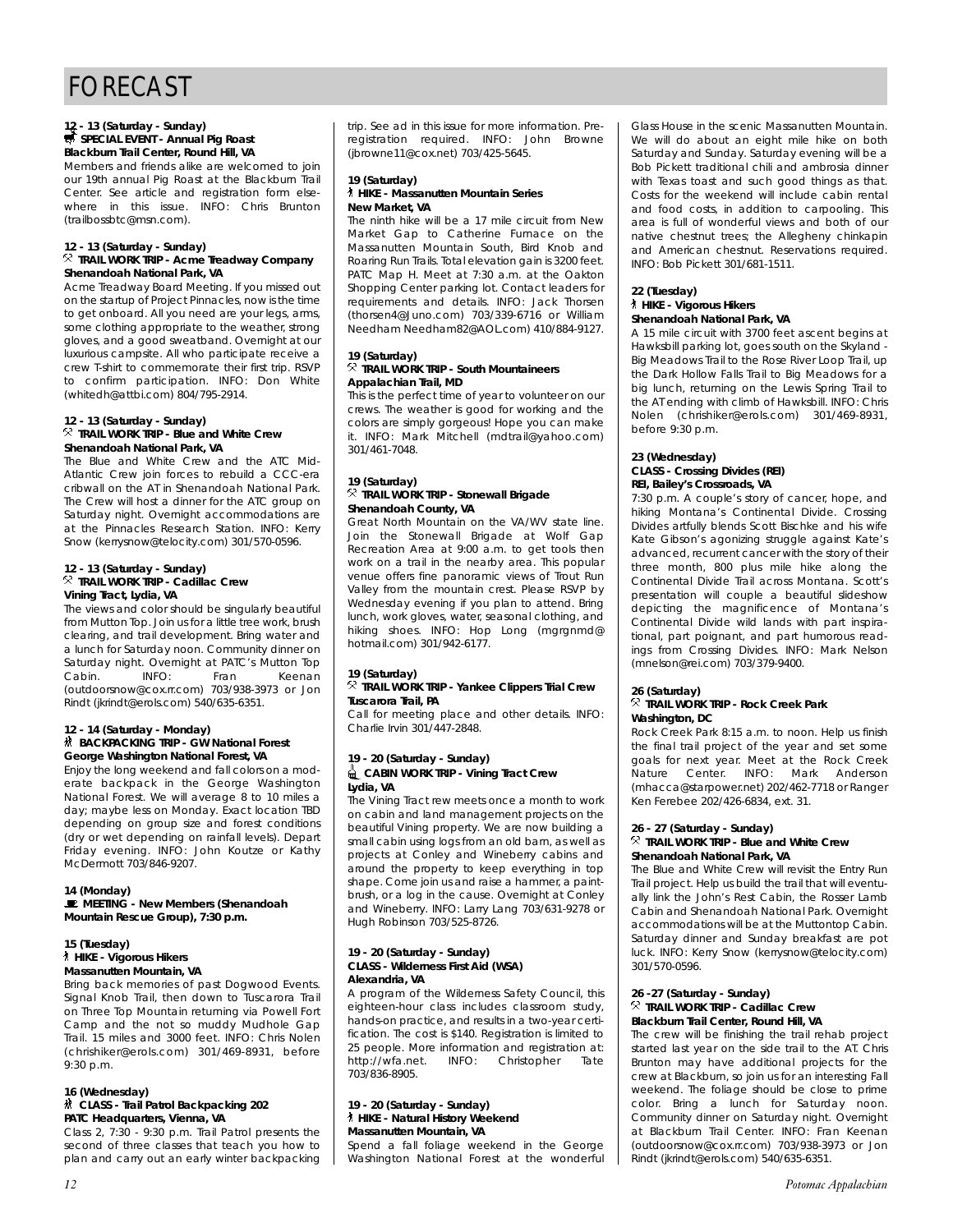# FORECAST

#### **29 (Tuesday)** ` **HIKE - Vigorous Hikers Shenandoah National Park, VA**

Ascend Leading Ridge Trail to the AT south to Corbin Cutoff, climb Indian Run Trail to Corbin Mountain. Return via AT north and down Crusher Ridge. 18 miles 4000 feet elevation gain. INFO: Chris Nolen (chrishiker@erols.com) 301/469-8931, before 9:30 p.m.

#### **29 (Tuesday)**

\**MEETING - Shenandoah Mountain Rescue Group (Business meeting), 7:30 p.m.**

#### **30 (Wednesday)** ` **HIKE - Easy Hikers Riley's Lock, Seneca, MD**

Five mile easy canal hike. Bring lunch and water. Take beltway to River Road exit towards Potomac. Continue until River Road dead ends at Seneca and turn left. Turn left again at Riley's Lock Road and park at the lot by the canal. INFO: Harriet Rotter 202/363-5095.

### **30 (Wednesday) CLASS - Black Bear (REI) REI, Bailey's Crossroads, VA**

7:30 p.m. The word "Bear" electrifies any backcountry trail situation. With bear encounters in our region on the rise, we need to know: What do bears do when they're not being filmed for documentaries, and what should we do when we meet one? Karina Blizzard, Associate Director of Maryland's Wildlife and Heritage Service, will answer that question as she details the life cycle of black bears, their resurgent population, and best advice for human behavior in the presence of bears. INFO: Mark Nelson (mnelson@rei.com) 703/379-9400.

#### **30 (Wednesday)** ~ **CLASS - Trail Patrol Backpacking 202 PATC Headquarters, Vienna, VA**

Class 3, 7:30 - 9:30 p.m. Trail Patrol presents the third of three classes that teach you how to plan and carry out an early winter backpacking trip. See ad in this issue for more information. Pre-registration required. INFO: John Browne (jbrowne11@cox.net) 703/425-5645.

#### **31 (Thursday)** ` **HIKE - In-Between Hikers Langley, VA**

Scotts Run Nature Preserve to Turkey Run Park, 9 to 10 miles at a moderate pace. Joint event with the Sierra Club MWROP. Varied terrain includes several small stream crossings. Boots recommended. Start at 10:00 a.m. at 2nd parking lot. From I-495, exit 44 west on VA 193 (Georgetown Pike) .5 mi to Swinks Mill Road and right into lot. Bring lunch and water. No<br>pets. (INFO: Henri Comeau) pets. INFO: Henri Comeau (henricomeau@aol.com) 703/451-7965. ❏



# **New Forest Pest Discovered in Smokies**

Biologists at Great Smoky Mountains National Park confirmed the Park's first-recorded infestation with the hemlock woolly adelgid, a tiny aphid-like insect that attacks and kills hemlock trees, in May of this year. The first outbreak was confirmed about three miles north of Fontana Dam in the Swain County, N.C., portion of the Park, and a second infestation was found this week about a mile from Cades Cove in Blount County, Tenn.

The hemlock woolly adelgid is native to China and Japan and is a close relative of the balsam woolly adelgid that has killed over 90 percent of the Park's Fraser firs at areas like Clingmans Dome and Balsam Mountain. The hemlock adelgid was first detected in the Mid-Atlantic states in the 1920s but was not recognized as a serious pest until its population exploded when it reached large forested areas such as Shenandoah National Park in the 1970s. In Shenandoah, about 80 percent of the Park's hemlocks are now infested and most are expected to die.

Throughout the 1990s federal and state biologists monitored the adelgid's slow spread north into Maine and south along the Appalachians. The tiny insect can be spread by larger insects, on the feet of birds, and by wind, but the fastest spread occurs when infested landscape materials are brought in for planting in developed areas. Between 1999 and 2001 the insect is believed to have made the jump quickly from the Virginia/North Carolina border down to the Robbinsville, N.C. area via this human transport.

The hemlock adelgid feeds by sucking sap from the bases of the tree's needles, starting with the underside. This parasitism retards the host's growth and causes its needles to discolor from deep green to grayish before they drop off. The loss of new growth generally results in mortality of the tree within a few years. The infested twigs are fairly easy to recognize because the insects clump together at the base of each needle into a whitish mass that resembles a small cotton swab.

Areas of the Smokies that are primarily hemlock occupy only about 5,000 acres of the half-million-acre national park, but individual hemlocks are scattered widely throughout the Park from the lowest elevations to about 5,000 feet. The hemlock is of particular importance when it grows along

**In Shenandoah, about 80 percent of the Park's hemlocks are now infested and most are expected to die.**

stream banks where its deep shade helps to keep mountain streams sufficiently cool to host the Park's cold-water fish populations.

According to Kris Johnson, Supervisory Forester at the Smokies, "There is a range of treatment alternatives that may slow or – hopefully, someday – prevent the widespread loss of hemlocks from our forests. Trees can be treated by injecting a pesticide into the soil where it is taken up through the roots, or they can be soaked with a soap solution. There are also some promising results from introducing an Asian beetle that feeds exclusively on the adelgid."

Johnson said, "The soap and pesticide must be applied by hand so it is not practical to treat large or isolated stands, but in developed areas or with smaller outbreaks we may be able to keep an outbreak in check."

Park vegetation staffers have treated the North Carolina stand with both the soap and the pesticide and will continue to monitor those trees to see if the treatments were effective. The extent of the infected stand near Cades Cove has not yet been mapped, so managers have not decided on a course of action.

Park managers are asking hikers and others visiting the Park to report any sightings of hemlocks with the characteristic cottonswab deposits on their needles to the Park's Vegetation Management Office at 865/436-1707. Specific locations and close-up photos are especially helpful in confirming any new infestations. Homeowners who suspect that hemlocks in their yards or other non-park areas may be infested can report their sightings to their county agricultural extension agents. ❏ *—Bob Miller, NPS*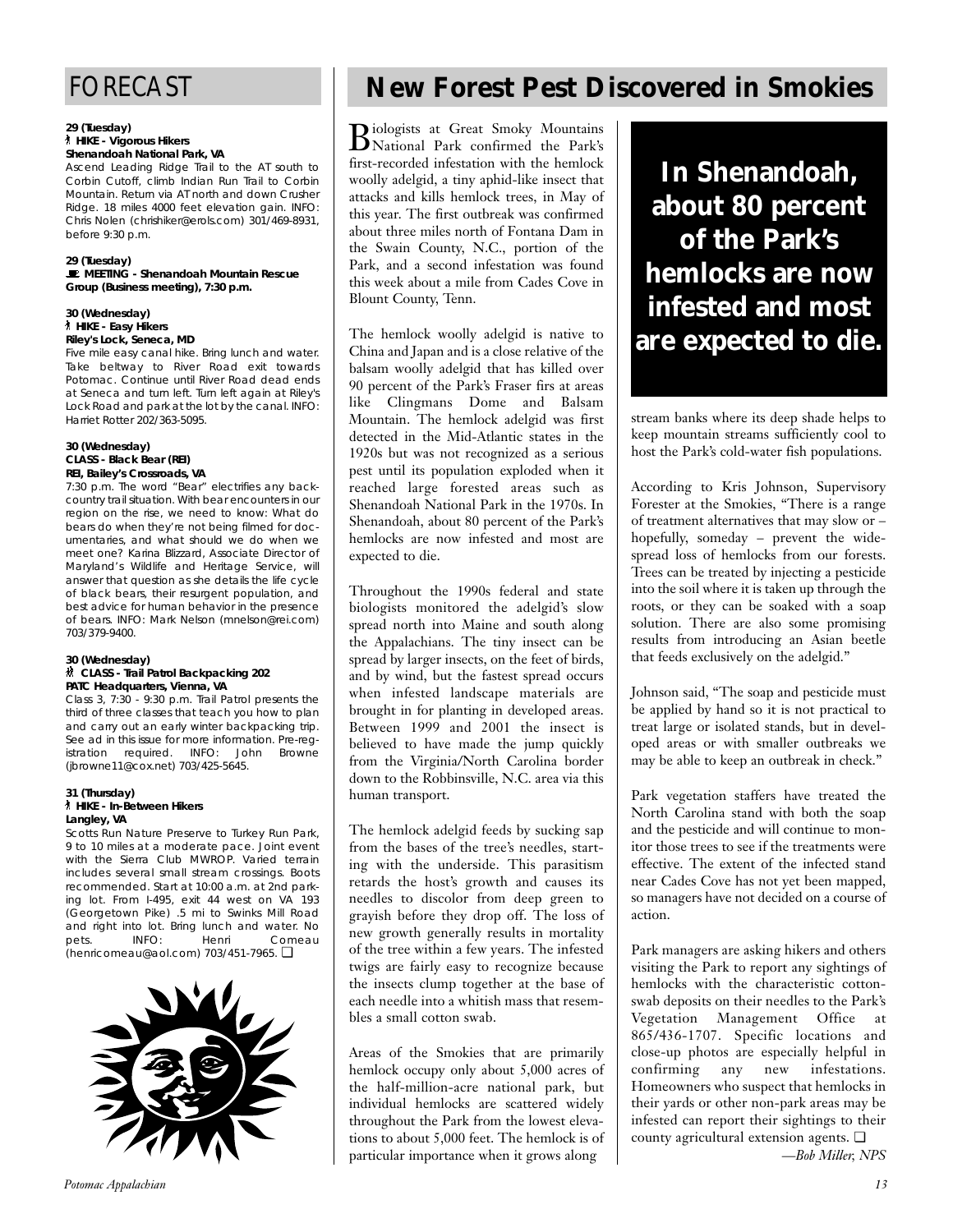# **From the PATC Store**

# **PATC Publications**

| ITEM #                                         | <b>DESCRIPTION</b>                                                                                                                                                            | <b>RETAIL</b> | <b>MEMBER</b> |
|------------------------------------------------|-------------------------------------------------------------------------------------------------------------------------------------------------------------------------------|---------------|---------------|
| PA100<br>Map 1<br><b>PA110</b><br>Map 2-3      | (ed. 9, 1998)<br>AT Cumberland Valley, PA (Susquehanna River to Route 94)<br>(ed. 9, 2000)<br>AT Michaux State Forest, PA (Route 94 to Route 30)                              | 6.00<br>6.00  | 4.80<br>4.80  |
| PA120 Map 4                                    | (ed. 8, 2000)<br>AT Michaux State Forest, PA (Route 30 to PA-MD State Line)                                                                                                   | 6.00          | 4.80          |
| Map 5-6<br>PA130                               | (ed. 16, 2002)<br>AT Maryland                                                                                                                                                 | 6.00          | 4.80          |
| PA140<br>Map 7                                 | (ed 13, 2000)<br>AT Northern Virginia (Potomac River to Snickers Gap)                                                                                                         | 6.00          | 4.80          |
| <b>PA150</b><br>Map 8                          | (ed. 12, 2001)<br>AT Northern Virginia (Snickers Gap to Chester Gap)                                                                                                          | 6.00          | 4.80          |
| PA160<br>Map 9                                 | (ed. 15, 1999)<br>AT Shenandoah National Park (North District)                                                                                                                | 6.00          | 4.80          |
| <b>PA170</b><br>Map 10<br>PA180<br>Map 11      | (ed. 19, 2000)<br>AT Shenandoah National Park (Central District)<br>(ed. 14, 2001)<br>AT Shenandoah National Park (South District)                                            | 6.00<br>6.00  | 4.80<br>4.80  |
| PA190<br>Map 12                                | (ed. 9, 2002)<br>AT GWNF Pedlar District (Rockfish Gap to Tye River)                                                                                                          | 6.00          | 4.80          |
| PA200<br>Map 13                                | (ed. 4, 1999)<br>AT GWNF Pedlar District (Tye River to James River)                                                                                                           | 6.00          | 4.80          |
| PA210 Map D                                    | (ed. 3, 2001)<br>Potomac River Gorge Area and Cabin John Trail                                                                                                                | 6.00          | 4.80          |
| PA220 Map F                                    | (ed. 5, 2001)<br>Great North Mountain-North Half (Virginia/West Virginia)                                                                                                     | 6.00          | 4.80          |
| PA230<br>Map G                                 | (ed. 7, 2002)<br>Massanutten Mountain-North Half (Signal Knob to New Market Gap)                                                                                              | 6.00          | 4.80          |
| PA240<br>Map H                                 | (ed. 3, 1999)<br>Massanutten Mountain-South Half (New Market Gap to Mass. Peak)                                                                                               | 6.00          | 4.80          |
| PA250<br>Map J<br>PA260<br>Map K               | Tuscarora Trail AT, PA to PA Route 641<br>(ed. 2, 1997)<br>(ed. 2, 1997)<br>Tuscarora Trail PA route 641 to Hancock, MD                                                       | 6.00<br>6.00  | 4.80<br>4.80  |
| PA270<br>Map L                                 | Tuscarora Trail (Hancock, MD, to Capon Springs, WV, and Cacapon St. Pk.)<br>(ed. 2, 1996)                                                                                     | 6.00          | 4.80          |
| PA280 Map M                                    | (ed. 1, 1976)<br>Big Blue Trail - South Half (Capon Springs, WV, to AT, VA)                                                                                                   | 2.50          | 2.00          |
| PA290<br>Map N                                 | (ed. 4, 2000)<br>Rock Creek Park Area, DC                                                                                                                                     | 6.00          | 4.80          |
| PA300                                          | PATC Elevation Profile of Appalachian Trail (Pine Grove Furnace to Rockfish Gap                                                                                               | 2.75          | 2.20          |
| PB100                                          | AT Guide Book #6 (ed. 16, 2000) Maryland and Northern Virginia                                                                                                                | 8.00          | 6.40          |
| PB110                                          | AT Guide Set #6 (AT Guide Book to MD and Northern VA with Maps 5-6, 7 & 8)                                                                                                    | 22.00         | 17.60         |
| PB120                                          | AT Guide Book #7 (ed. 12, 1999) Shenandoah National Park<br>AT Guide Set #7 (AT Guide Book to Shenandoah National Park with Maps 9, 10 & 11)                                  | 10.00         | 8.00          |
| PB130<br>PB135                                 | Guide to Great North Mountain Trails (ed. 1, 2001)                                                                                                                            | 24.00<br>7.00 | 19.20<br>5.60 |
| PB140                                          | Massanutten Guide Set (Guide to Massanutten Mountain with Maps G & H)                                                                                                         | 16.00         | 12.80         |
| <b>PC100</b>                                   | Circuit Hikes in Shenandoah National Park (ed. 14, 1996)                                                                                                                      | 7.00          | 5.60          |
| <b>PC110</b>                                   | Circuit Hikes in Virginia, West Virginia, Maryland, and Pennsylvania (ed. 6, 2000)                                                                                            | 7.00          | 5.60          |
|                                                | PC115 Hikes in Western Maryland (ed. 1, 1997)                                                                                                                                 | 7.00          | 5.60          |
|                                                | PC116 The Tuscarora Trail North (Guide to Maryland and Pennsylvania) (ed.3, 1997)                                                                                             | 7.00          | 5.60          |
| PC117                                          | The Tuscarora Trail South (Guide to West Virginia and Virginia) (ed. 3, 1997)                                                                                                 | 7.00          | 5.60          |
|                                                | PC120 Hikes in the Washington Region: Part A Northern Maryland Counties (ed.4, 2001)<br>PC130 Hikes in the Washington Region: Part B Northern Virginia Counties (ed. 3, 1993) | 7.00<br>7.00  | 5.60<br>5.60  |
|                                                | PC140 Hikes in the Washington Region: Part C DC/Southern Maryland Counties (ed. 2, 1999)                                                                                      | 7.00          | 5.60          |
| PC150 The Catoctin Trail (1985)                |                                                                                                                                                                               | 1.25          | 1.00          |
| PC160                                          | Guide to Massanutten Mountain (2000)                                                                                                                                          | 7.00          | 5.60          |
|                                                | PC170 The Big Blue: A Trail Guide (1987)                                                                                                                                      | 6.00          | 4.80          |
|                                                | PC180 Hiking Guide to the Pedlar District, George Washington National Forest (ed. 2, 1990)                                                                                    | 7.00          | 5.60          |
|                                                | PC190 Climbers' Guide to the Great Falls of the Potomac (2001)                                                                                                                | 12.95         | 10.36         |
|                                                | PC200 Carderock Past & Present: A Climbers Guide (1990)<br>PC205 Pioneering Ascents (the origins of climbing in America)                                                      | 7.00<br>14.00 | 5.60<br>11.20 |
| PC210 Clearing Trails in War Time              |                                                                                                                                                                               | 5.95          | 4.76          |
|                                                | PC220 Breaking Trail in the Central Appalachians - a narrative                                                                                                                | 12.50         | 10.00         |
|                                                | PC230 Lost Trails and Forgotten People: The Story of Jones Mountain (ed. 2, 1985)                                                                                             | 7.50          | 6.00          |
| PC240                                          | The Dean Mountain Story (1982)                                                                                                                                                | 5.50          | 4.40          |
|                                                | PC250 Shenandoah Heritage: The Story of the People Before the Park (6th printing, 2000)                                                                                       | 10.00         | 8.00          |
|                                                | PC260 Shenandoah Vestiges: What the Mountain People Left Behind (4th printing, 2001)                                                                                          | 6.00          | 5.00          |
| PC280 PATC Cabins Booklet (2001)               | PC270 Shenandoah Secrets: The Story of the Park's Hidden Past (Revised 1998)                                                                                                  | 12.95<br>5.50 | 10.36<br>4.40 |
|                                                | PC300 Wildflowers of the Potomac Appalachians: A Hikers Guide (1979)                                                                                                          | 2.50          | 2.00          |
|                                                | PC310 The Blue Hills of Maryland (ed. 1, 1993)                                                                                                                                | 14.00         | 11.20         |
|                                                | PC320 Memories of a Lewis Mountain Man (1993)                                                                                                                                 | 8.00          | 6.40          |
| PE100<br><b>Big Blue Decal</b>                 |                                                                                                                                                                               | 1.00          | 1.00          |
| PE110<br><b>Big Blue Patch</b>                 |                                                                                                                                                                               | 2.00          | 2.00          |
| PD100<br>PE120<br>PATC Member Decal            | Map of the Stony Man Region of the Shenandoah National Park (Illustrated) (1964)                                                                                              | 2.00<br>N/A   | 1.60<br>1.00  |
| PE130<br>PATC Member Patch                     |                                                                                                                                                                               | N/A           | 2.00          |
| PE140<br>PATC Member Pin                       |                                                                                                                                                                               | N/A           | 2.95          |
| PE150                                          | PATC Ballpoint Pen with gift box                                                                                                                                              | 3.00          | 3.00          |
| PE250<br>Long Sleeve T-Shirts                  |                                                                                                                                                                               | 20.00         | 20.00         |
| PE260<br>Short Sleeve T-Shirts                 |                                                                                                                                                                               | 15.00         | 15.00         |
| PE290                                          | PATC Logo in Sterling Silver with gift box (please indicate pin or pendant)                                                                                                   | 18.00         | 18.00         |
| PE265                                          | Notecards with Drawings of 3 PATC Cabins (box of 10 with envelopes)                                                                                                           | 4.00          | 4.00          |
| PE280<br>PATC Coffee Mugs<br>PE320<br>PATC HAT |                                                                                                                                                                               | 7.50<br>12.00 | 6.00<br>12.00 |
| XX700                                          | Natural History Guide to Common Woody Plants of the GWNF and SNP (1995)                                                                                                       | 3.00          | 2.40          |
|                                                |                                                                                                                                                                               |               |               |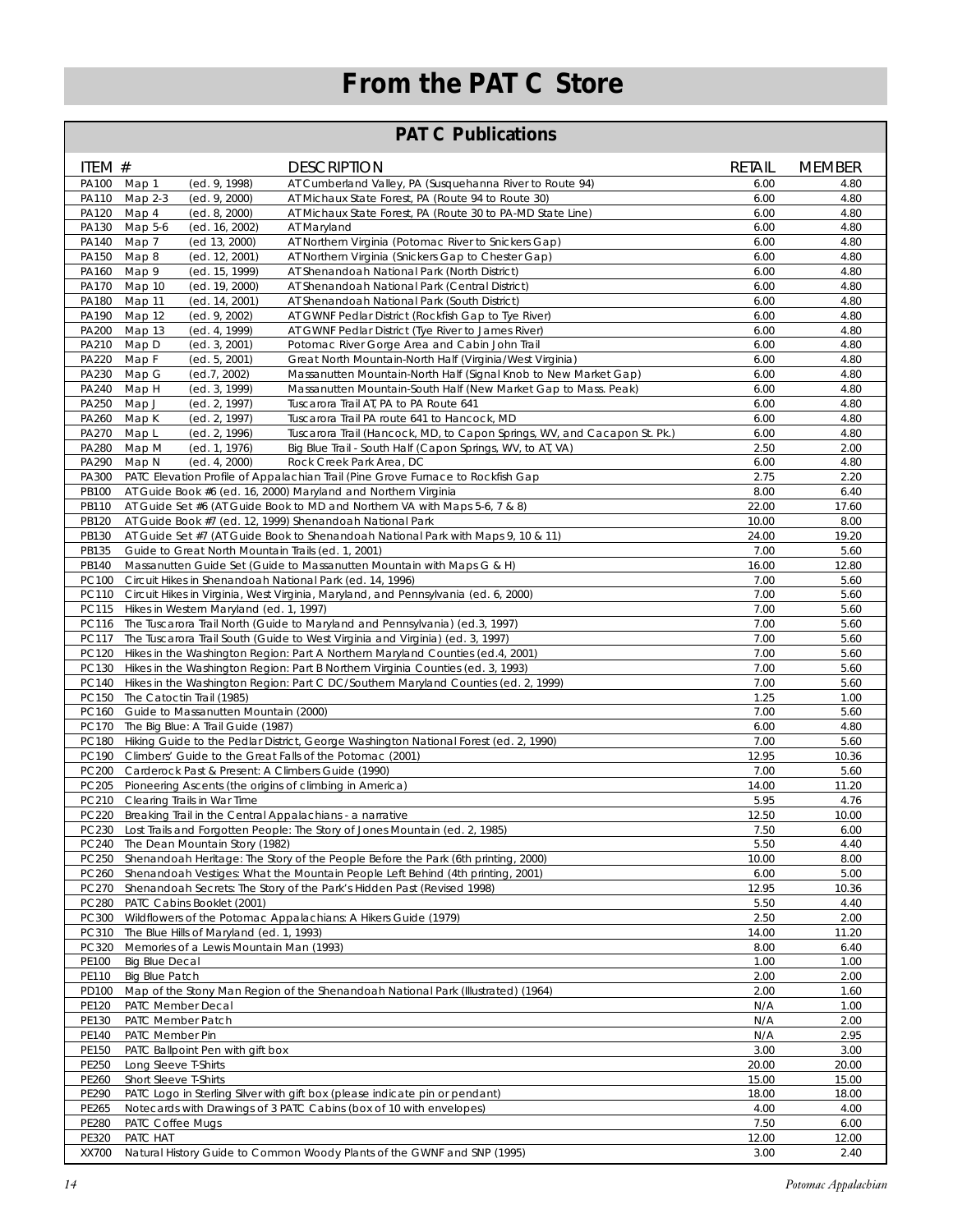## **Publications from Other Publishers**

| <b>DESCRIPTION</b>                                       | RETAIL/ | <b>MEMBER</b> |
|----------------------------------------------------------|---------|---------------|
| 50 hikes in Northern Virginia (1998)                     | 13.00   | 10.40         |
| Appalachian Trail Field Book (1982)                      | 3.50    | 2.80          |
| Appalachian Trail Thru-Hikers' Companion (1998)          | 10.00   | 8.00          |
| ATC Trail Design, Construction, and Maintenance (1981)   | 9.00    | 7.20          |
| Backpacker Magazine Guide to the AT (1989)               | 16.95   | 13.56         |
| Camping and Backpacking with Children (1995)             | 16.95   | 13.56         |
| Common Sense Medical Guide (1987)                        | 15.00   | 12.00         |
| Exploring Washington on Foot                             | 12.95   | 10.36         |
| Finding Wildflowers in Washington/Baltimore Area (1995)  | 15.95   | 12.76         |
| Food & Lodging Along the C&O Canal (1994) OUT OF STOCK   | 3.00    | 2.40          |
| Guide to the Mason-Dixon Trail System (1992) Map Series  | 15.12   | 12.60         |
| Grandpa's Mountain (Carolyn Reeder)                      | 4.99    | 3.99          |
| Hikes to Waterfalls (1997)                               | 3.00    | 2.40          |
| Hiking Virginia's National Forests (1998)                | 10.00   | 8.00          |
| Hiking Guide to the Monongahela National Forest (1999)   | 12.00   | 10.00         |
| Hollow Boy By Rayner V. Snead (1995)                     | 13.95   | 11.16         |
| Insiders Guide to Virginia's Blue Ridge (1998)           | 15.00   | 12.00         |
| Lightly on the Land                                      | 19.95   | 15.95         |
| Moonshiner's Son by Carolyn Reeder                       | 4.79    | 3.99          |
| Mountaineering First Aid (1996)                          | 7.00    | 5.60          |
| Pennsylvania Hiking Trails (ed. 12, 1998)                | 7.00    | 5.60          |
| Rock Climbing (A Trailside how to Guide) (Don Mellor)    | 17.95   | 14.50         |
| The 18 Cabins of Old Rag                                 | 5.00    | \$5.00        |
| The Appalachian Trail Backpacker (1994)                  | 11.00   | 8.80          |
| The Appalachians (1975) (Maurice Brooks)                 | 18.95   | 15.16         |
| The C&O Canal Companion (1997)                           | 23.50   | 19.60         |
| The New Appalachian Trail (Ed Garvey) (1997)             | 14.95   | 11.95         |
| The Potomac River and the C&O Canal (1992)               | 8.50    | 6.80          |
| There are Mountains to Climb (1996)                      | 12.95   | 10.36         |
| Towns along the Towpath                                  | 14.00   | 11.20         |
| Towpath Guide to the C&O Canal (1999)                    | 14.00   | 11.20         |
| Trail Design, Construction and Maintenance 2000          | 14.95   | 11.96         |
| Trails in Southwest Virginia (1997)<br>OUT OF STOCK 6.95 |         | 5.50          |

| Tuscarora Trail Patch                                 | 2.50  | 2.00  |
|-------------------------------------------------------|-------|-------|
| Undying Past of the Shenandoah National Park          | 18.95 | 15.16 |
| W & OD Railroad Trail Guide (1996)                    | 8.00  | 6.40  |
| Walker's Guide to Harpers Ferry (1994)                | 8.00  | 6.40  |
| Wilderness Navigation (1999)                          | 9.95  | 8.00  |
| Workbook for Planning Thru-Hikes                      | 6.00  | 4.80  |
|                                                       |       |       |
| Appalachian Trail Poster Maps                         |       |       |
| a) AT strip map with forest green border 9" x 48"     | 3.50  | 2.80  |
| c) AT and eight full-color trail photos 32" x 47"     | 6.95  | 5.56  |
|                                                       |       |       |
| Other AT Guide Books with Trail Maps                  |       |       |
| AT Data Book (supplement to guide sets) (2002)        | 4.95  | 3.95  |
| Central Virginia (1994)                               | 18.00 | 14.40 |
| Maine (1993)                                          | 25.00 | 20.00 |
| Massachusetts-Connecticut (1994)                      | 20.00 | 16.00 |
| New Hampshire-Vermont (1995)                          | 17.00 | 13.60 |
| New York-New Jersey (1994)                            | 16.00 | 12.80 |
| North Carolina-Georgia (1998)                         | 25.00 | 20.00 |
| Pennsylvania                                          | 40.00 | 32.00 |
| Southwest Virginia (1994)                             | 17.00 | 13.60 |
| Tennessee-North Carolina (1995)                       | 25.00 | 20.00 |
| <b>Trails Illustrated Topo Maps</b>                   |       |       |
| American Discovery Trail (covers DE, MD, & WV) (1995) | 9.00  | 7.20  |
| Shenandoah National Park (1994)                       | 9.00  | 7.20  |
|                                                       |       |       |
| <b>Trinkets</b>                                       |       |       |
| Appalachian Trail South Bandana                       | 5.00  | 5.00  |
| <b>PATC Water Bottles</b>                             | 5.00  | 5.00  |
| Smokey the Bear Pins                                  | 4.00  | 3.20  |
| Tuscarora Trail Patch                                 | 2.00  | 2.00  |
| PATC Detachable Neck Lanyards                         | 5.00  | 5.00  |

# **ORDER FORM**

## *TELEPHONE* Monday - Thursday, 7 p.m. - 9 p.m. *HOURS:* Thursday - Friday, 12 noon - 2 p.m. 703/242-0693 FAX 703/242-0968

| <b>SEND ALL</b> |  |
|-----------------|--|
| ORDERS TO:      |  |

PATC 118 Park Street, SE Vienna, VA 22180-4609

| Credit card orders (Visa or Mastercard only). Please have all                                                                                                                                                                                                                                                      |                 |                    |                                                                                                                                                                                                                                                                                                                                                                                                                                                                                                                                                           |                                                                             | SHIPPING AND HANDLING                              |                              |                                |
|--------------------------------------------------------------------------------------------------------------------------------------------------------------------------------------------------------------------------------------------------------------------------------------------------------------------|-----------------|--------------------|-----------------------------------------------------------------------------------------------------------------------------------------------------------------------------------------------------------------------------------------------------------------------------------------------------------------------------------------------------------------------------------------------------------------------------------------------------------------------------------------------------------------------------------------------------------|-----------------------------------------------------------------------------|----------------------------------------------------|------------------------------|--------------------------------|
| information ready when you call.<br>Make checks payable to the Potomac Appalachian Trail Club (PATC).<br>Do not send cash, stamps, or C.O.D. orders. Please allow 3 weeks for<br>delivery. Orders may be shipped by UPS or First Class Mail.<br>Please include Shipping and Handling costs to expedite your order. |                 |                    | Order Subtotal<br>Up to \$10.00<br>\$10.01 to \$25.00<br>\$25.01 to \$50.00<br>Above \$50.00                                                                                                                                                                                                                                                                                                                                                                                                                                                              |                                                                             | S & H Cost<br>\$2.00<br>\$4.00<br>\$6.00<br>\$8.00 |                              |                                |
| ITEM #                                                                                                                                                                                                                                                                                                             | <b>QUANTITY</b> | <b>DESCRIPTION</b> |                                                                                                                                                                                                                                                                                                                                                                                                                                                                                                                                                           |                                                                             |                                                    | <b>UNIT PRICE</b>            | <b>TOTAL</b>                   |
|                                                                                                                                                                                                                                                                                                                    |                 |                    |                                                                                                                                                                                                                                                                                                                                                                                                                                                                                                                                                           |                                                                             |                                                    |                              |                                |
|                                                                                                                                                                                                                                                                                                                    |                 |                    |                                                                                                                                                                                                                                                                                                                                                                                                                                                                                                                                                           |                                                                             |                                                    |                              |                                |
|                                                                                                                                                                                                                                                                                                                    |                 |                    |                                                                                                                                                                                                                                                                                                                                                                                                                                                                                                                                                           |                                                                             |                                                    |                              |                                |
|                                                                                                                                                                                                                                                                                                                    |                 |                    |                                                                                                                                                                                                                                                                                                                                                                                                                                                                                                                                                           |                                                                             |                                                    |                              |                                |
| Name:                                                                                                                                                                                                                                                                                                              |                 |                    | Order Subtotal<br>$\begin{tabular}{ll} \multicolumn{3}{c} {\textbf{1}} & \multicolumn{3}{c} {\textbf{1}} & \multicolumn{3}{c} {\textbf{1}} \\ \multicolumn{3}{c} {\textbf{2}} & \multicolumn{3}{c} {\textbf{3}} & \multicolumn{3}{c} {\textbf{4}} \\ \multicolumn{3}{c} {\textbf{4}} & \multicolumn{3}{c} {\textbf{5}} & \multicolumn{3}{c} {\textbf{6}} \\ \multicolumn{3}{c} {\textbf{5}} & \multicolumn{3}{c} {\textbf{6}} & \multicolumn{3}{c} {\textbf{6}} \\ \multicolumn{3}{c} {\textbf{5}} & \multicolumn$<br>4.5 % Sales Tax (VA residents only) |                                                                             |                                                    |                              |                                |
|                                                                                                                                                                                                                                                                                                                    |                 |                    |                                                                                                                                                                                                                                                                                                                                                                                                                                                                                                                                                           | Shipping and Handling (see above) ________________<br>Grand Total for Order |                                                    |                              |                                |
|                                                                                                                                                                                                                                                                                                                    |                 |                    |                                                                                                                                                                                                                                                                                                                                                                                                                                                                                                                                                           | <b>METHOD OF PAYMENT:</b>                                                   |                                                    |                              |                                |
|                                                                                                                                                                                                                                                                                                                    |                 |                    |                                                                                                                                                                                                                                                                                                                                                                                                                                                                                                                                                           | credit card number                                                          | expiration date (mth/yr.)                          |                              | $\Box$ Check or<br>Money Order |
|                                                                                                                                                                                                                                                                                                                    |                 |                    |                                                                                                                                                                                                                                                                                                                                                                                                                                                                                                                                                           |                                                                             |                                                    | $\Box$ Visa or<br>Mastercard |                                |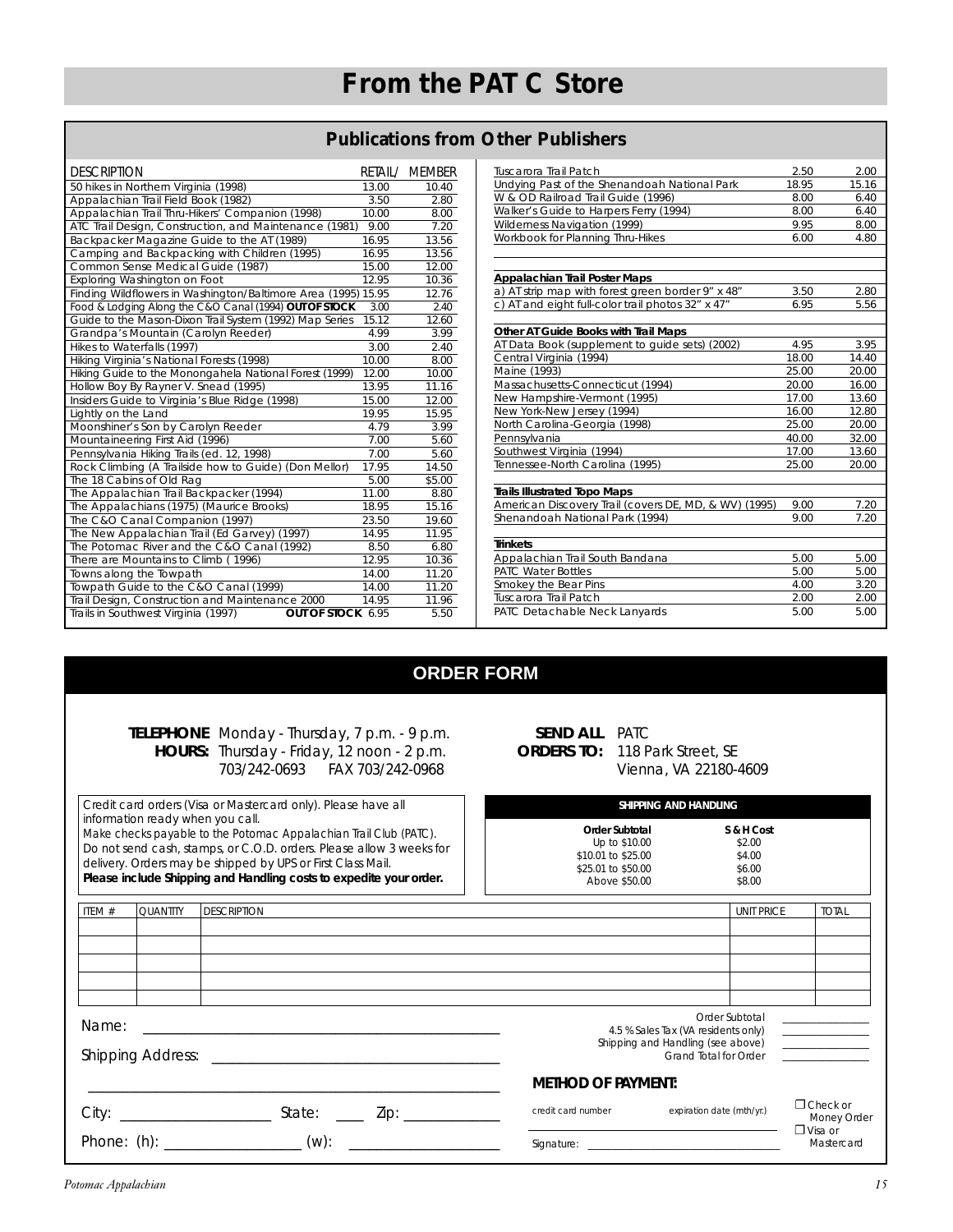# **At the Great Smoky Mountains National Park, Resource Managers Fight Hemlock Woolly Adelgid Infestations**

Resource Managers at Great Smoky Mountains National Park are pursuing a biological version of fighting "fire with fire" by releasing a non-native insect to control the spread of another. Recently, Park biologists, assisted by U.S. Forest Service entomologists, began an experimental release of 10,000 tiny black predator beetles at four sites in the Park in an effort to control infestations of the exotic hemlock woolly adelgid, an Asian adelgid that can kill a majority of the hemlock trees it attacks as quickly as within three to five years.

Since the hemlock woolly adelgid infestation was first confirmed in the Park in mid-May, Park biologists have been aggressively on the look-out for infestations and confirmed nine infested stands of hemlock. These stands are scattered from Cataloochee just west of I-40 to Cades Cove and Panther Creek near U.S. 129 on the west end of the Park. Other areas most likely will be located throughout the half-million-acre Park, making it imperative to begin an active control effort.

The Park introduced the predator beetle, Pseudoscymnus tsugae, at four highly infested locations upon advice from the U.S. Forest Service and after consulting with the states of Tennessee and North Carolina, Western Carolina University, and the University of Tennessee. The sites are Cataloochee in North Carolina and the Panther Creek, Laurel Falls, and Stony Branch areas in Tennessee. The selection of sites for release were based on certain criteria that the sites have enough adelgids to allow the beetles to find their prey quickly, feed voraciously, and reproduce. Each location received about 2,500 beetles.

These predator beetles are related to common native ladybug beetles but are about one-tenth their size and solid black rather than the traditional black and red variety. According to the Park's Forester Kris Johnson, "Most people are familiar with the Halloween beetle (Harmonia axyridis), a large orange and white lady beetle introduced to control aphids. That beetle feeds on a variety of prey and congregates in winter, often in houses. The predator beetle for hemlock woolly adelgid was carefully studied prior to approval for release; it feeds only on adelgids, over winters in forest leaf liter, and does not congregate. No one is likely to see them since they are about the size of a pin head."

**Although introduced from Asia 40 years ago, Hemlock Woolly Adelgid (HWA) has recently become a pest of hemlock stands in this region.** 

**The adelgid sucks plant sap at the base of the needles. The needles fall off and twigs often die back. If left uncontrolled, the adelgid can kill a tree in a single year.** 



Photo courtesy of the USDA Forest Service Web Site

She continued, "While the Park has already initiated chemical control, this method is only practical on a limited basis and in areas where the infested hemlocks are easily accessible. The vast majority of hemlock in the Park will therefore be susceptible to mortality from feeding by the adelgid unless some other form of effective treatment is employed. We could lose the majority of our hemlock forests, especially the large old growth stands, so we must try all available means of control."

Extensive studies by the U.S. Forest Service both in the laboratory and field have revealed that use of the predator beetle is a promising control method for curtailing the spread of the hemlock woolly adelgid. The current hope for suppressing introduced populations of the hemlock woolly adelgid is through this biological control treatment. Considering how rapidly hemlock trees are injured following the adelgid assault, the predator beetles' effectiveness relies on its establishment soon after infestation.

Following the protocol set by the U.S. Forest Service, the Park will conduct monitoring activities in the areas in which the predator beetles have been released to evaluate its effectiveness in controlling adelgid populations in the Park. For information call 865/436-1208. ❏

*—Nancy Gray, NPS*

## **Tails from the Woods by George Walters**

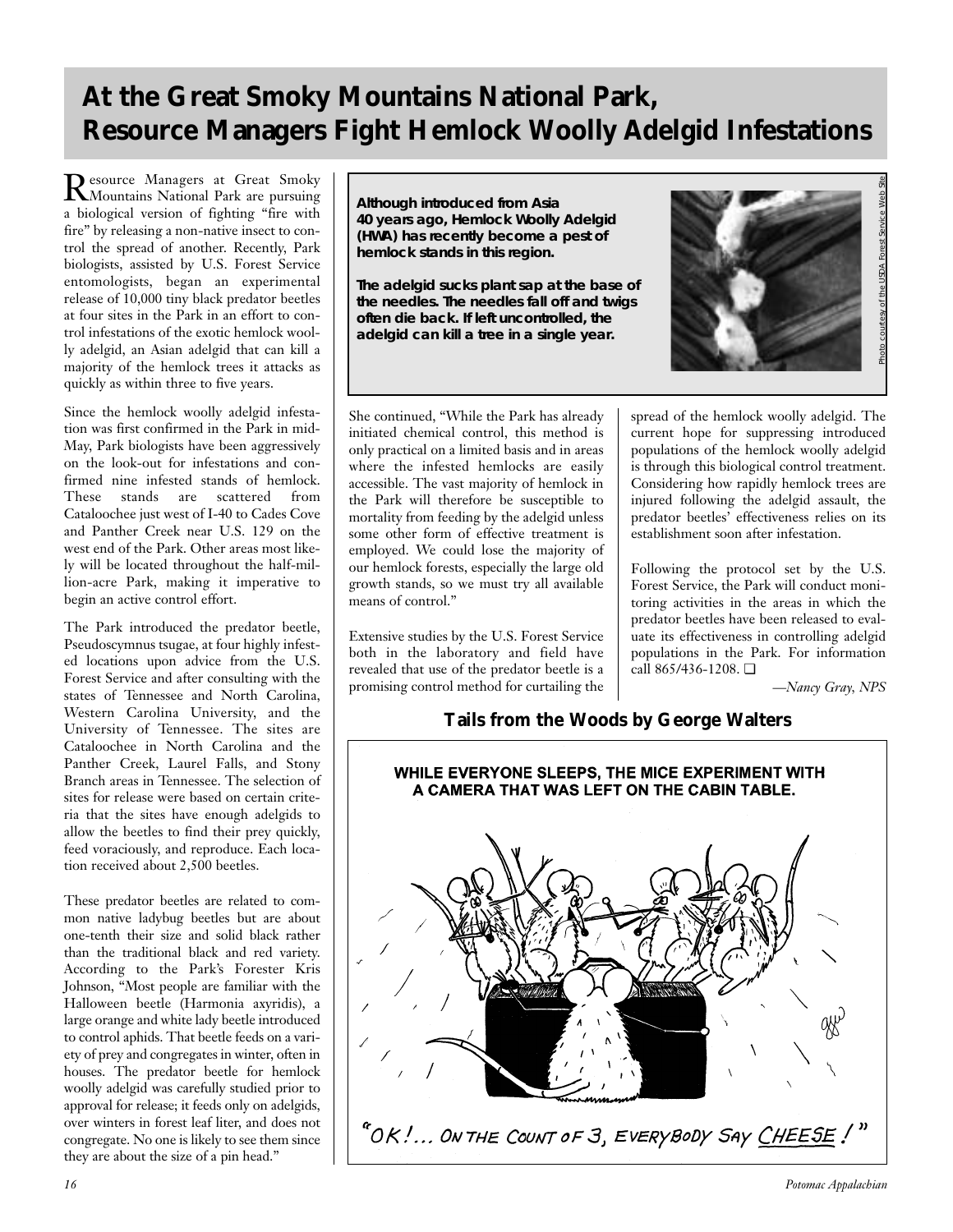## **NEW NOTICES**

**CHRISTMAS PLATES** to fill gaps at a bargain. Bing & Grondahl plates for Christmas 1960, 1966, 1967, 1968, 1971-74, 1976, 1980. Royal Copenhagen Christmas plates for 1974, 1982. \$15 a plate plus shipping. (Christmas 2002 plates are priced at \$62 each.) Paula M. Strain, 301/216-4569

**FOR SALE – BACKPACK** Brand new Lowe alpine Sirocco 2 ND 70x15 internal Backpack. Used one time on 17 mile hike. Paid \$239.00 from Blue Ridge Mt. Sport. Will sell for \$150.00. Contact John Holderfield (540)894-0489 or jhnholderfield@gateway.net.

**DONATIONS WANTED – BEARS DEN HOSTEL** is in need of a used cell phone without service provider for use on 911 calls only. Phone 540/554-8708 or e-mail Dave at bearden@crosslink.net.

**NOVEMBER 2, 2002 – JOIN US** for a 10 +/ hike on Canaan Mountain utilizing some of its beautiful trails. Though we will be past the peak of fall color, the woods will still be alive with evergreens and flowing brooks. Those wishing to spend the night, may do so at the Canaan campground or the lodge nearby. Contact Susan Bly at sbly@shepherd.edu or 304/876-5177 or 304/258-3319 after 7 p.m. with any questions and for reservation.

**JOIN WILDSIDE ADVENTURES FOR WOMEN** for an action-filled weekend canoeing, rock climbing, and hiking in the James River Wilderness Basin, September 13-15. Spend a weekend backpacking with us in the Big South Fork National River and Recreation Area in Kentucky as we hike past a 113-foot waterfall and through massive rock shelters, September 27-29. For details on these trips and upcoming offerings, check out our Web site at www.wildsideadventures.com, e-mail us at info@wildsideadventures.com, or give us a call at 540/384-7023. A discount is offered to all PATC members.

## **LOST AND FOUND**

**LOST – PAIR OF LEKI HIKING POLES**, July 1, one of the poles has initials "JHR" carved in it. Poles were left in Harpers Ferry at the intersection of the AT and Chestnut Hill Road (Route 32). Reward if returned. Contact James Reeves at 703/356-0810

**FOUND: "PEAK" EQUIPMENT BAG,** small black, containing several headlamps – 2 Pretzl and one Energizer. Weekend of May 18-19, at intersection of Keyser Run Fire Road and Little Devil's Stairs – Contact Anne at 301/774-6491.

## **HIKING OPPORTUNITIES**

**APPALACHIAN TRAIL SECTION HIKE** Opportunity: AT Section Hiker (200 mile sections) seeks fellow hikers as companion/s for adventure on the AT in Fall 2002. The first section starting from Georgia will be in the Fall of 2002. Be prepared to hike an average of 20 miles per day carrying a 35-40 lb pack, over the course of 10-12 days, with 1 travel day on either end of the trip. If you are reasonably fit and eager to get involved in such an undertaking please contact me at alex.mclellan@intcominc.com.

# **NOTICES**

## **DONATIONS WANTED**

**NEEDED FOR SCHAIRER CABIN:** Large, durable, comfortable arm chair covered with naugahyde or equivalent. No recliners or fabric upholstery please. Call Shirley Strong at 301/229-6905.

**LAPTOP AND COMPUTER PROJECTOR NEEDED**: The PATC Officers, Staff and Committee Chairpersons need a laptop computer and computer projector which can be used to make presentations at conferences, meetings, and community presentations. Projection at 1024 X 768 desired. If you work for a corporation which might make such a donation, con-<br>tact Mike Sutherland at tact Mike Sutherland at msutherland@cox.rr.com or 703/591-8330.

## **VOLUNTEER OPPORTUNITIES**

**DAYTIME SALES DESK VOLUNTEERS BADLY NEEDED** every Thursday and/or Friday at the PATC Headquarters between 12 Noon and 2 p.m. We will train you. Once or twice per month. If interested call Pat Fankhauser at 703/242-0693, Ext. 17, or email at pfankhauser@patc.net or Maureen Estes at Ext. 19, or at mestes@patc.net.

## **ALSO NEEDED:**

**COOKS/WORK CREWS, WEAVER CABIN** - Contact Thomas Jorgensen at Hairatheart@aol.com or 540/248-7009 (w) 540/456-4760 (h) .

**PROJECT LEADERS / CONSTRUCTION FOREMEN**, for info call Charlie Graf at: 410/757-6053 or e-mail cagraf@aol.com.

**SHENANDOAH MOUNTAIN RESCUE GROUP (SMRG)** is seeking people. INFO: SMRG Operations 703/255-5034, then press #5.

**MEDICAL CHAIR VACANCY:** If interested please contact Mickey McDermott at patcvolunteer@patc.net.

## **NOT INTERESTED IN WORKING IN THE GREAT OUTDOORS?**

It takes a lot more than trail workers to keep the Club going! INFO: Wilson Riley, Wriley@patc.net or 703/242-0693, ext.11.

**PUBLICATIONS CHAIR NEEDS HELP** on a book. Please contact Aaron Watkins at 410/740-7082 or publications@ patc.net.

**THE SALES OFFICE** is looking for volunteers please contact the Sales Coordinator, Maureen Estes, by either calling headquarters at 703/242-0693, ext. 19, or by e-mail at mestes@ patc.net.

**NEEDED: PEOPLE TO HELP PLAN** and conduct our Club events. If you are willing,<br>please contact Liles Creighton, contact Liles Creighton, Membership Secretary at 410/573-0067, lcrei@aol.com or Pat Fankhauser at Club headquarters - 703/242-0315 x 17, pfankhauser@patc.net.

## **EQUIPMENT WANTED**

**WANTED – BACKPACK** – Hiker looking for 1) Kelty Tioga Backpack Size Large or "Ultra" 2) Old AT guidebooks from any era. Contact Ed Talone at 301/565-6704 x202 or etalone@americanhiking.org

## **FOR SALE**

**FOR SALE:** Two time-share unit-weeks at Massanutten Mountain Resort. Each unit sleeps 8. Can be purchased separately or together. Early May (2 weeks back-toback.) Near hiking trails, Skyline Drive, Big Meadows. \$3,500 each. Call Judith 410/749-3369.

**SOME MOUNTAINEERING GEAR**, mostly carabiners against generous donation to PATC. Also most issues of "Mountain" magazine available, Please call Elizabeth at 202/265-0747 after July 10th.

## **CONSERVATION OPPORTUNITIES**

**DO YOU WANT TO BE A LANDOWNER** along the AT? And have a home in the woods! Are you in a position to become a Conservation Buyer through the Appalachian Trail Conference Land Trust? Our program matches conservation buyers – people like you – with people who are selling land along the AT. You locate your home or cabin out of sight from the Trail. All we ask is that you donate a conservation easement on the rest of the property. A conservation easement "runs with the land;" that is, no present or future owner can develop it! AND, because an easement is an irrevocable gift of a property right, you get a nice income tax deduction equal to the value of the easement. Contact Bob Williams, Director of Land Trust Programs, at bwilliams@appalachiantrail.org, or at 304/535-6331, or write to P.O. Box 807, Harpers Ferry, WV 25425.

## **TRAIL OVERSEER OPPORTUNITIES**

**PATC OVERSEERS** get discounts from the following merchants who support our<br>volunteer programs: Blue Ridge volunteer programs: Blue Ridge Mountain Sports (Charlottesville, Tidewater) – 20%, Hudson Trail Outfitters (Metro  $\overline{DC}$ ) – 15%, The Trailhouse (Frederick, Md.) – 15%, Casual Adventures (Arlington, Va.) – 10%, Campmor (mail order via PATC HQ) – 10%. Check the back page of the *PA* for the latest trail, cabin, and shelter overseer opportunities. All PATC members receive a 10% discount from Blue Ridge Mountain Sports. Be sure to have your membership ID or overseer ID ready when you shop.

*Notices are published free of charge for PATC members only. PATC cannot vouch for any of the advertised items. No commercial advertisement or personal notices unrelated to hiking will be accepted. Deadline for inclusion is the first day of the month preceding issuance of the newsletter. Notices will be run for 3 months unless we are otherwise advised.* ❏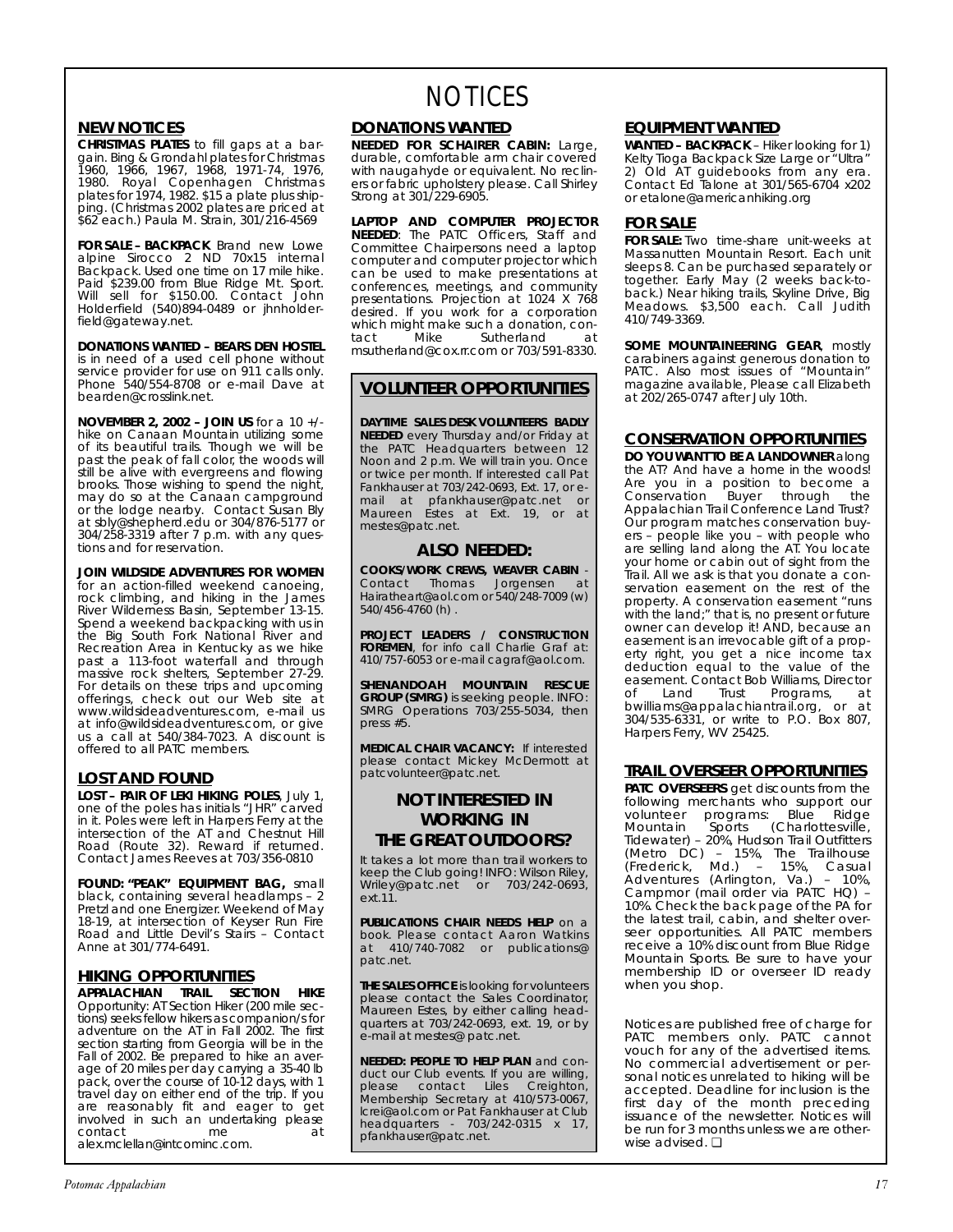# **Trailhead**

 $B$ y September, this summer's abundance of weeds should be los-<br>ing energy – Overseers certainly are. It has been a busy summer just trying to keep the weeds in check. The less demanding tasks of clearing drains, controlling erosion, freshening blazes, and removing the odd blowdown have a definite appeal after hours spent with a brush cutter or swing blade.

Heidi Forrest, Trails Coordinator, reminds Overseers to please submit work reports prior to Oct. 3 so hours for 2002 can be calculated and sent to our government partners. Both PATC and our partners benefit from the volunteer work we contribute.

## **From The SOT**

The Supervisor of Trails reminds all volunteers that PATC requires Trail Overseers to be members of the Club (Chapter members who are Overseers must also be members of the parent organization. And, our Constitution stipulates that all Chapter Presidents be members of the parent organization.). Please be careful to renew promptly when your membership is due, since our database does not permit the accumulation of work hours by nonmembers. District Managers and Chapter Leaders are asked to spread the word. Your dues are used for the purchase of tools, equipment, and supplies, in addition to supporting our other activities. PATC is grateful for the hard work and generous financial support from its army of enthusiastic trail volunteers.

Saturday, Sept. 28 is National Public Lands Day. In our area, the D.C. government, in cooperation with the National Park Service, the USDA Forest Service, and the Bureau of Land Management, is organizing a project to clean up natural sites along the Anacostia River near the Kenilworth Aquatic Gardens. PATC has been asked to participate, and we're hoping to turn out a cadre of volunteers and crew leaders. We'll be cleaning up the area and removing invasive species in preparation for the construction of recreational trails. Please see the announcement in this issue of The *PA*, or contact Kerry Snow (kerrysnow@telocity.com) if you're interested in participating.

ATC's Mid-Atlantic Crew will be visiting PATC-land for three projects this fall, including one in Pennsylvania, one in Maryland, and one in Shenandoah National Park. The crew weeks are a wonderful way to learn trail skills, and the Conference appreciates PATC's support for the crew both financially and by participation. Watch the Forecast for details of the crew dates in our region.

# **Mill Prong Trail Improved**

The Mill Prong Trail (SNP Central District) was the target of the Blue and White Crew in July. Overseer and B&W regular Mark Holland contracted the crew to build new erosion control devices, rebuild some dilapidated waterbars, and install two stream crossings. Blue and White favorite Uli Wilson was able to take a quick breather from her doctoral studies to lend a hand on the project (along with husband and master stonemason, Patrick, and daughter, Shannon). Saturday night found the crew at the Pinnacles Research Station, enjoying Iron Chef John McCrea's Pinnacles Paella along with a wide variety of other delicacies. Blue and White debaters Stalmann and Hillon were able to summon the sandman with their melodious chants, and pretty soon the crew were snuggled in their sleeping bags, with visions of McLeods and GripHoists dancing in their heads. On Sunday, wheelbarrow wranglers Dove, Glendening, Holland, and Snow were able to lasso a

wild three-wheeler before it careened down the Mill Prong horse trail, preventing the inevitable devastation that would've resulted to the Presidential Cottage at Camp Rapidan. Rumor has it that the group will be awarded the Superintendent's Medal of Valor at the next SNP Awards Ceremony for their unflinching courage and presence of mind in protecting our natural and historic heritage.

# **Hal Gives Thanks**

Hal Hallett, DM for the SNP Central District AT, expresses special kudos to Harry and Pat Glenn for their immediate response in removing a couple of blowdowns on the south end of the district. Harry continues to set very high standards for his work as an Overseer.

## **Meeting of Minds**

Don White, crew leader of Acme Treadway Co., met with Mike Karpie, DM for AT in SNP South District, to discuss work to be done on our southernmost section of AT. The first leg of the hike helped us determine the first order of business for the upcoming months, a relocation of the AT where it climbs southward out of McCormick Gap. Additionally, some minor treadwork further down the Trail is also planned. The scouting and flagging will have been done by the time this issue hits the stands, and the following dates for fun in the sun are: Sept. 14 and 15 and Oct. 12 and 13. If you would like to learn trail building from the pros, this project offers the perfect opportunity.

## **New Trail Crew**

Because the SNP South District has several sections of the AT that are plagued with particularly troublesome vegetation growth, a new crew is being formed. The Big Flat Trail Crew (and Social Club) will consist of a team of vegetation removal experts who will focus primarily on assisting the AT Overseers of the Loft Mountain area. The crew borrows its name from the mountaintop that Loft Mountain Campground occupies. Keith Denson, charter member of the crew, comments, "You wouldn't really expect them to call it Big Flat Mountain Campground, would you?" The crew is still accepting charter members through the month of September, so be sure to act now. For more information, call Mike Karpie at 540/785-9553 or e-mail him at bkpkr@erols.com.

## **Seeking Relief**

During the July heat wave, the North District Hoodlums trail crew sought relief from the high temperatures in the valley below by hiking to the ridge crest of the AT just south of Elkwallow Wayside. There, the trail drops steeply into the Jeremy's Run watershed, and erosion is frequently a problem. The crew converted many old earthen waterbars and built several new devices using rock and log.

This was Dick Dugan's section of the AT, and many folks maneuvered to get into a photograph with Dick, for some reason or another. Dick had also previously arranged to have a dozen or so peeled logs airlifted into the site!

It was a typical hot July weekend, and we were all sweating profusely. At work's end, we hiked down to Indian Run Hut and began the rehydration process utilizing various malted and other assorted beverages. We also found that the Hoodlums Catering Co. had *See Trailhead, page 19*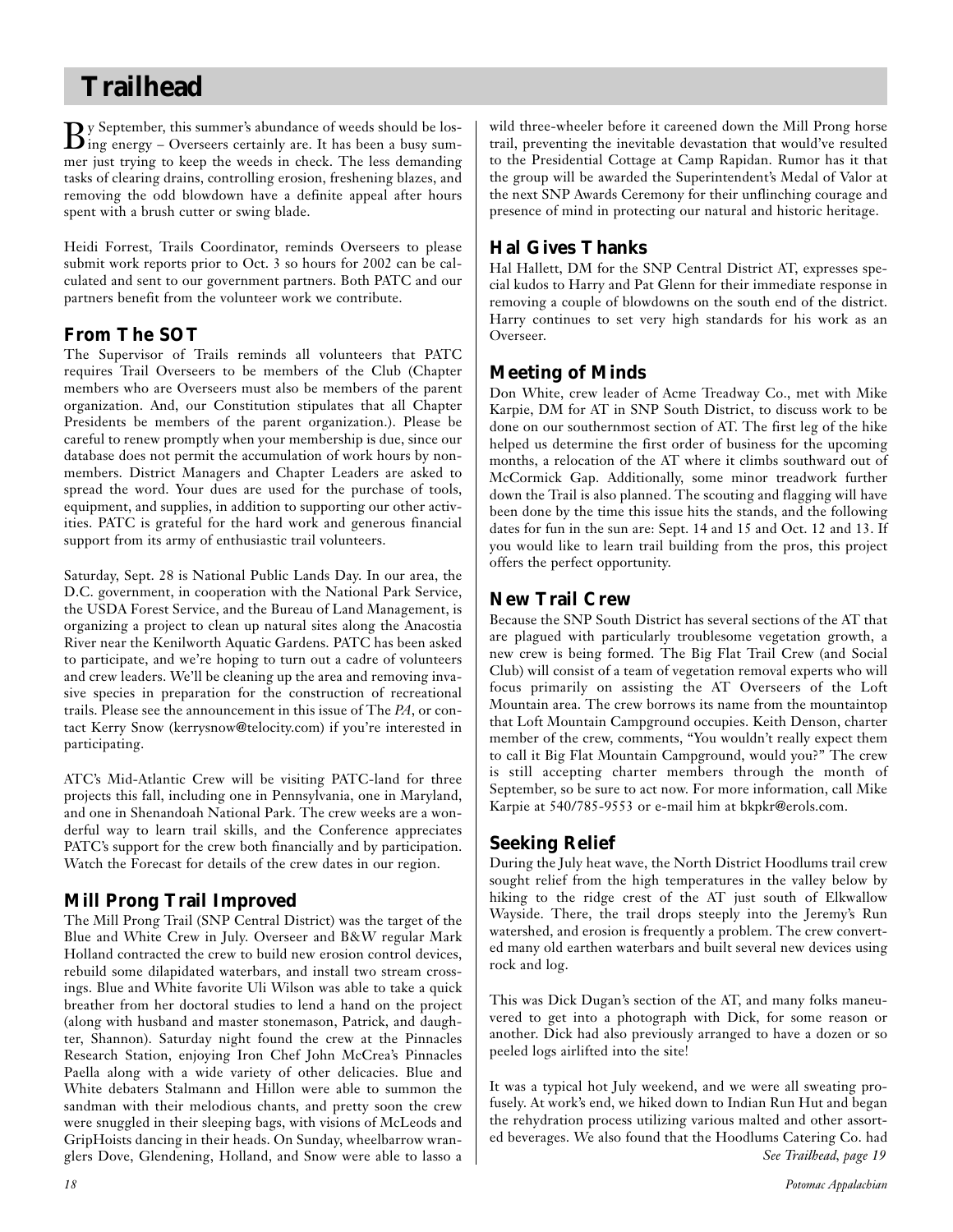## *Trailhead, from page 18*

left us a great meal of BBQ chicken, marinated leg of goat, JR's Korean ribs, garden veggies and summer salads, etc. The crew shucked fresh corn on the cob brought up by Dick and Marilyn Dugan and kept a wary eye out for the large bear that has been reported to be hanging out in the area. (I guess he heard about the chow!) It was a great summer bar-B-cue, and the chief Hoodlum was tempted not to share Katherine Rindt's wonderous deviled eggs with the rest of the crew, but in the end, he relented!

## **South District Mini-Crew**

Almost fully recovered from getting a couple body parts replaced, Pete Gatje, DM for SNP South District Blue Blaze Trails, along with a couple Overseers, attempt to work on a new trail section twice a week. Recently, Overseers Larry Baldwin and Rhett Orndorff have accompanied him on these forays. Together they have rehabbed the Gap Run Trail, Rocky Mount Trail, Trayfoot Mountain Trail, Lewis Peak Trail, and the One Mile Run Trail. Taking a break, Pete and wife Jeanette plan to take a 10-day tour of Scotland in early August. Maybe we will get a report of the status of trails in the Highlands.

## **Skipping Boulders - PHT**

On a hot Saturday in July, the Blue and White crew kept cool fixing the largest Potomac Heritage Trail stream crossing at Pimmit Run. Pimmit's water flow was at its lowest level in years as the big boulders moved (skipped) along by use of the highline winch-cable system. The boulders plopped into the stream and became the new fair-weather stepping stones for PHT hikers during normal water flows. Unfortunately, the stream bed is so deep that miscommunication between crew members Kerry Snow, Mike Fleming, and Mark Holland with the "winchmeister," Charles Hillon, almost came to blows –



*Clyde "Clydesdale" Seibert, PATC Thru-hiker at Dole Hotel in Duncannon, Pa.*

which would have been in keeping with the site's reputation. Only a few yards away is the 1826 dueling site between Secretary of State Henry Clay and Virginia Sen. John Randolph. Two shots were fired by each. Both missed.

The day's highlight was delivered pizza. This is the type of perk that awaits any PATC crew working on the urban PHT close to Washington, D.C. But although the pizzas fueled much hard work, the afternoon sun grew hotter and even the help of PHT volunteers did not complete the large task at hand. The Blue and White crew promises to return. I suppose they are returning for a lunch of Chinese take out.

## **I Should Have Known**

Wil Kohlbrenner worked with Hop Long's Stonewall Brigade one Saturday in July. Wil wore gloves, a long-sleeved shirt, long pants, and a hat and headnet. At quitting time, Wil took off the gloves

# **Trail/Shelter Overseers – Appointed in July**

## **Trail Overseers** Furnace Mountain Summit Trail to Trayfoot Mountain Trail Michael Warobak Furnace Mountain Trail - Furnace Mt. Summit to Madison Run FD John Ruppe One-Mile Run Trail Daniel Bain Hightop Hut Access Road Todd Alexander Appalachian Trail - Riprap Trail Parking Area to Hairpin Switchback David & Tuscarora Trail - Mill Mountain Trail to Cedar Creek Carol Saah Lynn Miller Tuscarora Trail - Warner Trail to PA 233/Colonel Denning State Park Earle Hunter Appalachian Trail - Old Woods Road to VA 605

and left them with his pack on the edge of the trail. He went up the trail to get the black plastic cover, intending to hide the tools at a new location. He got them all wrapped up behind a log and was picking up handfuls of dry leaves to cover the plastic while thinking, "I ought to have my gloves on for this."

A yellow jacket got him on the back of his left hand. One sting and he was out of there! At the hospital on Sunday his hand looked like a balloon. It seems the wasp injected some nasty bacteria along with the usual dose of chemicals.

This happened to the guy who wrote the June *PA* article on wasps!

## **Doin' The Doyle**

Clyde "Clydesdale" Seibert decided, at the age of 65, to have the ultimate hiking experience and thru-hike the AT. He started in late March at Springer Mountain and reached Duncannon, Pa., in late July. He plans to flip-flop to Katahdin in August and hike south. Although he has lost some weight and redistributed what was left, he is having a great time. The AT passes through Duncannon, and the Doyle Hotel (it would struggle to get a 1/4 star rating) is a regular stop for thru-hikers.

Last year's PATC Service Award recipient for more than a hundred hours of trail work with the Cadillac Crew, the "Clydesdale" hails from Lewes, Del. The crew misses him and wishes him well on his journey but expects him to return to trail work with a renewed vigor.

Please send any interesting tale, technical advice, individual or group accomplishments, and trail maintenance questions to Trailhead, c/o Jon Rindt, 621 Skyline Forest Drive, Front Royal, VA 22630 or to jkrindt@erols.com. ❏

## **POTOMAC APPALACHIAN**

(UPS-440-280) ©2002, Potomac Appalachian Trail Club, Inc. Published monthly by the Potomac Appalachian Trail Club, 118 Park Street, S.E., Vienna, VA 22180. Periodical class postage paid at Vienna, Va. Postmaster: send address changes to: Potomac Appalachian Trail Club, 118 Park Street, S.E., Vienna, VA 22180 Subscription: [Free with PATC membership] \$6.00 annually; \$.50 single copies.

## *Potomac Appalachian 19*